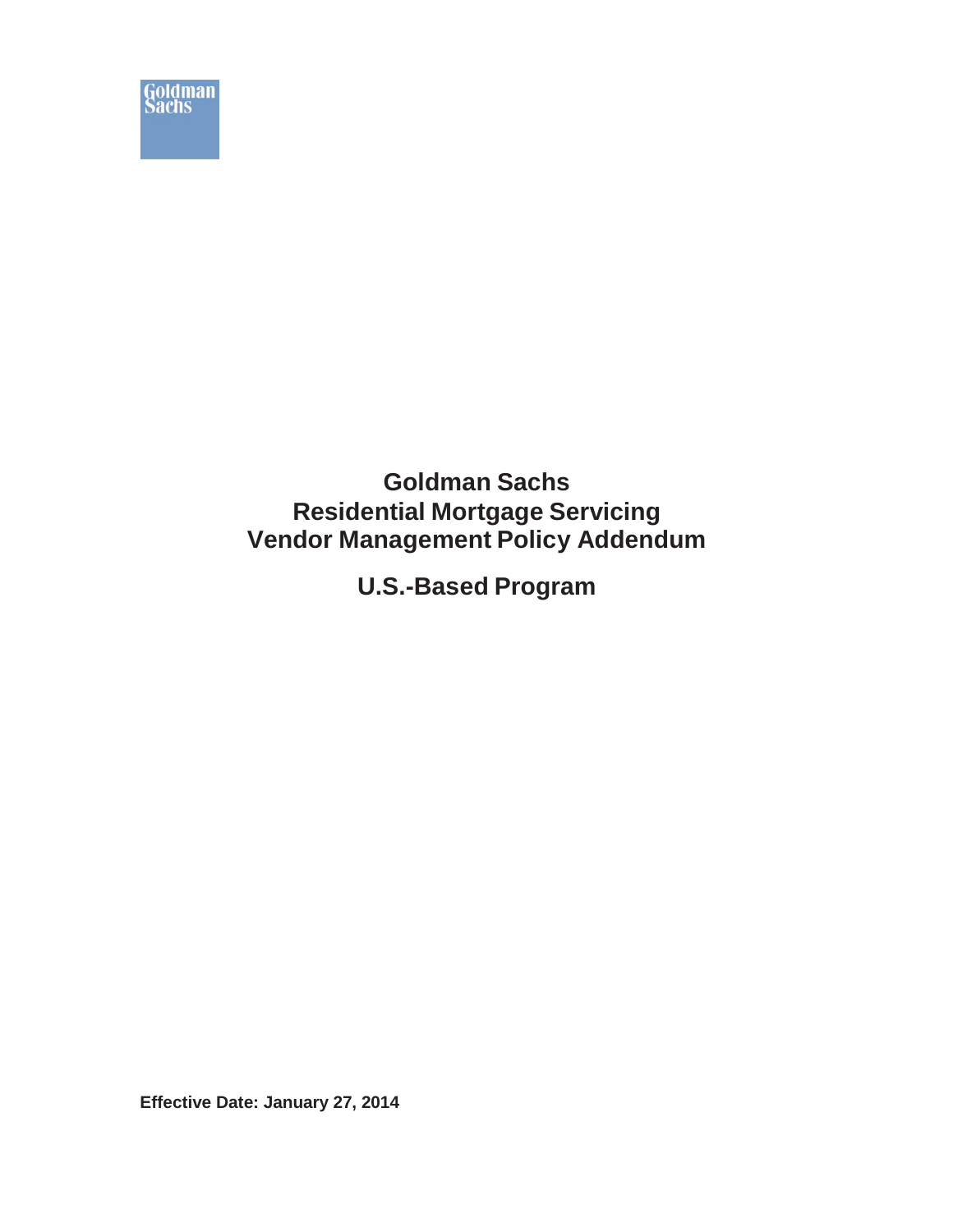# TABLE OF CONTENTS

| B. Residential Mortgage Servicing Vendor Management |  |  |  |  |  |
|-----------------------------------------------------|--|--|--|--|--|
|                                                     |  |  |  |  |  |
|                                                     |  |  |  |  |  |
|                                                     |  |  |  |  |  |
|                                                     |  |  |  |  |  |
|                                                     |  |  |  |  |  |
|                                                     |  |  |  |  |  |
|                                                     |  |  |  |  |  |
|                                                     |  |  |  |  |  |
|                                                     |  |  |  |  |  |
|                                                     |  |  |  |  |  |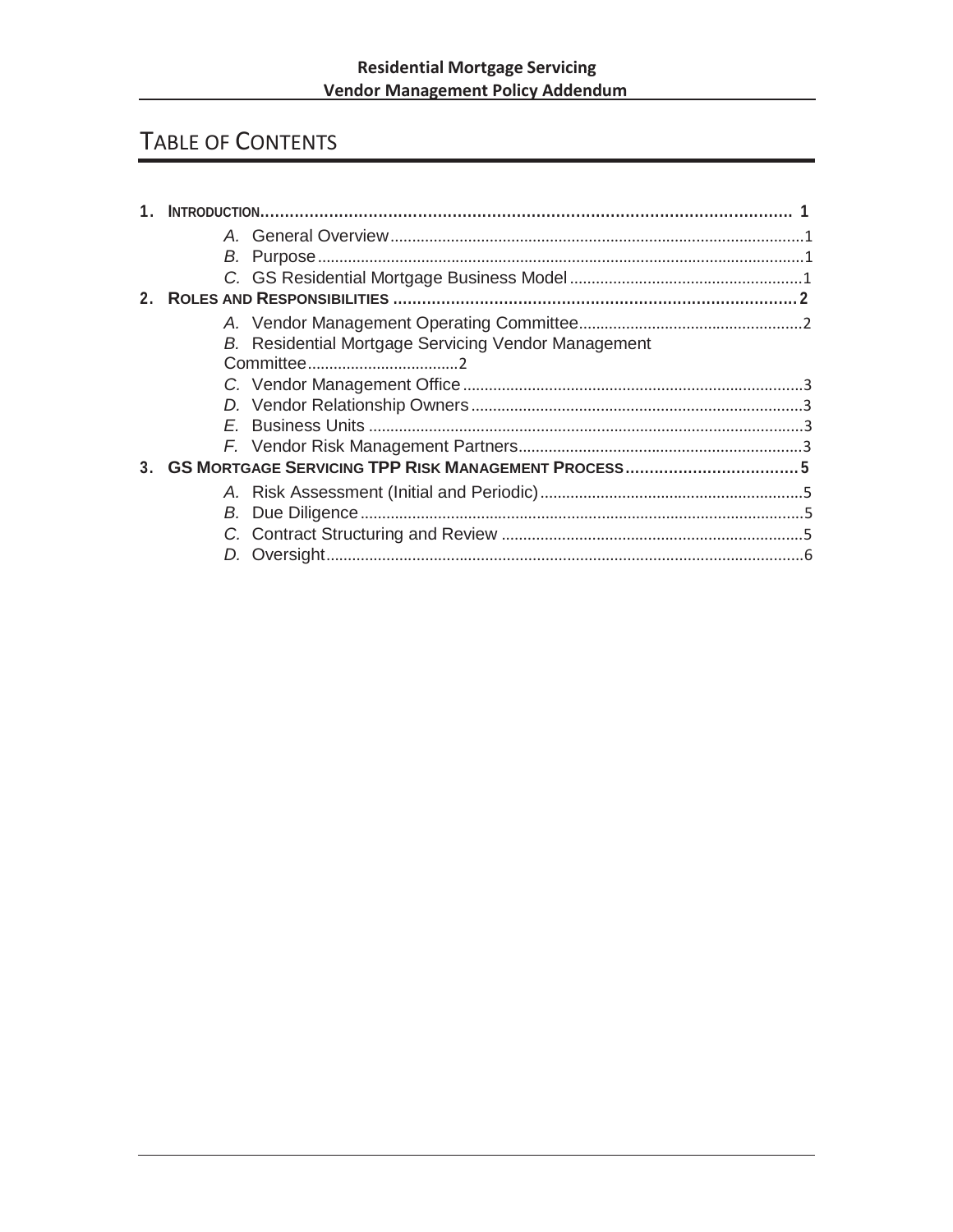# 1. INTRODUCTION

## *A.* General Overview

The Goldman Sachs Group, Inc. ("GS Group Inc.") is a Delaware corporation and a bank holding company regulated by the Board of Governors of the Federal Reserve. The GS Group Inc. and its subsidiaries are collectively referred to herein as "GS" or the "Firm."

This policy applies with respect to loans to which GS owns the mortgage servicing rights. Nothing contained herein shall obligate GS to exercise any oversight of, or make inquiry with respect to, any activities related to loans that GS does not own the mortgage servicing rights.

Any changes or amendments to the residential mortgage servicing addenda or to the Firm's policies and procedures that specifically relate to Mortgage Servicing TPPs require prior written approval by the Federal Reserve.

# *B.* Purpose

Sound vendor risk management is critical to the effective oversight of Mortgage Servicing TPPs<sup>1</sup> that act on behalf of GS. Consistent with the GS Vendor Management Policy<sup>2</sup>, this Residential Mortgage Servicing Addendum ("Addendum") is designed to expand on the existing Firm governance framework by identifying *additional* requirements with respect to Mortgage Servicing TPP vendor management, so that GS may:

- Maintain its commitment to effective Mortgage Servicing TPP standards;
- Affirm and communicate the expectation that the Firm will adhere to all applicable legal and regulatory requirements; and
- Enhance the framework for managing Mortgage Servicing TPPs.

The purpose of this Addendum and the Residential Mortgage Servicing Vendor Management Procedures ("Procedures Addendum") $3$  is to ensure that the Firm effectively monitors the activities of its Mortgage Servicing TPPs.

# *C.* GS Residential Mortgage Business Model

As of September 2011, the Firm no longer engages in the business of residential mortgage loan servicing and thus does not directly engage in loss mitigation, foreclosure, debt recovery or document custody functions. GS does, however, contract with a limited number of Mortgage Servicing TPPs that perform services for GS in connection with the Firm's residential mortgage portfolio.

 $1$  Program defines "Mortgage Servicing TPP" to mean residential mortgage loan servicers, post charge-off recovery firms, and document custodians to which GS directly outsources activities related to the routine servicing of individual residential mortgage loans located in the United States (*e.g*., foreclosure functions).

<sup>2</sup> Link to **Vendor Management Policy**

<sup>3</sup> Link to **Procedures Addendum**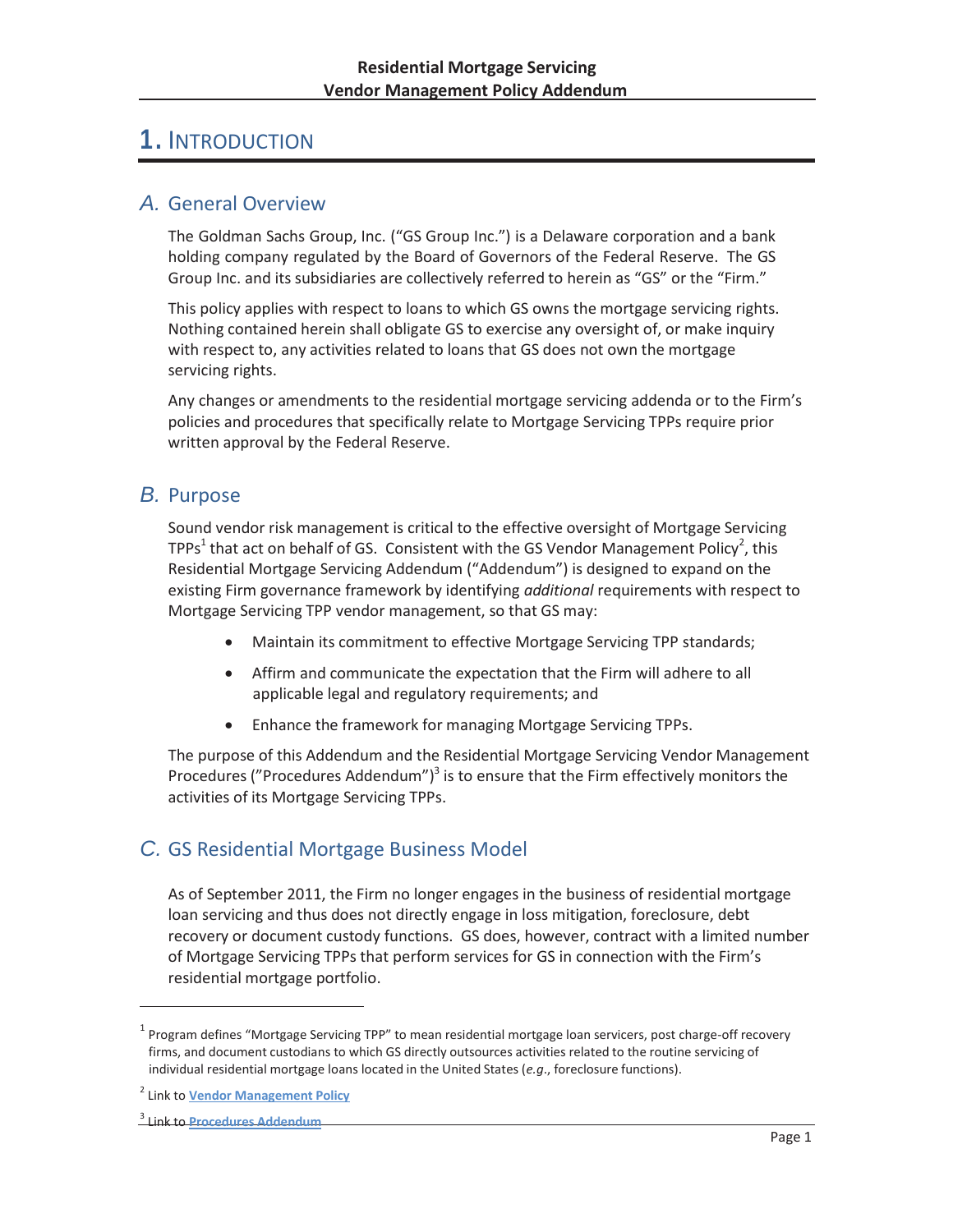# 2. ROLES AND RESPONSIBILITIES

Key committees serve to provide oversight and direction to the Firm's vendor management program, including the Vendor Management Operating Committee (the "VMOC") and the Residential Mortgage Servicing Vendor Management Committee (the "RMSVMC").

Other key groups involved in the firm's Mortgage Servicing TPP vendor management program include the Vendor Management Office ("VMO"), individual Vendor Relationship Owners ("VROs"), business management, Legal, Global Compliance, Technology Risk, and the Office of Global Security.

# *A.* Vendor Management Operating Committee

The VMOC reviews and approves business practices recommended by the VMO and its risk partners. The VMOC also serves as an escalation point for vendor issues, including approval of termination recommendations. The VMOC's key vendor oversight responsibilities include:

- Supporting the VMO and Firmwide business;
- Understanding the consolidated vendor risk profile of the Firm;
- Evaluating and approving policy guidelines and procedures for vendor management and oversight; and
- Reviewing escalated issues and providing additional guidance for divisional risk/incident remediation plans.

The VMOC also is accountable for business standards and practices, including reputational risk management, within the scope of its mission.

## *B.* Residential Mortgage Servicing Vendor Management Committee

The RMSVMC serves as a critical part of the Mortgage Servicing TPP management process. The RMSVMC establishes the framework for monitoring, testing and reporting of Mortgage Servicing TPP's activities to GS management, the VMOC and the GS Bank Client and Business Standards Committee. The RMSVMC is responsible for:

- Setting strategy for use of Mortgage Servicing TPPs;
- Approving mortgage servicing and foreclosure standards;
- Approving parameters for Mortgage Servicing TPP due diligence and risk and control assessments as developed by the VMO;
- Approving parameters for control assessments of Mortgage Servicing TPP oversight of foreclosure attorneys, assessing reputational risk events related to foreclosure attorney performance and approving remediation and/or termination recommendations;
- Approving Mortgage Servicing TPP relationships;
- x Coordinating and allocating resources relating to Mortgage Servicing TPP oversight, based on recommendations from the VMO;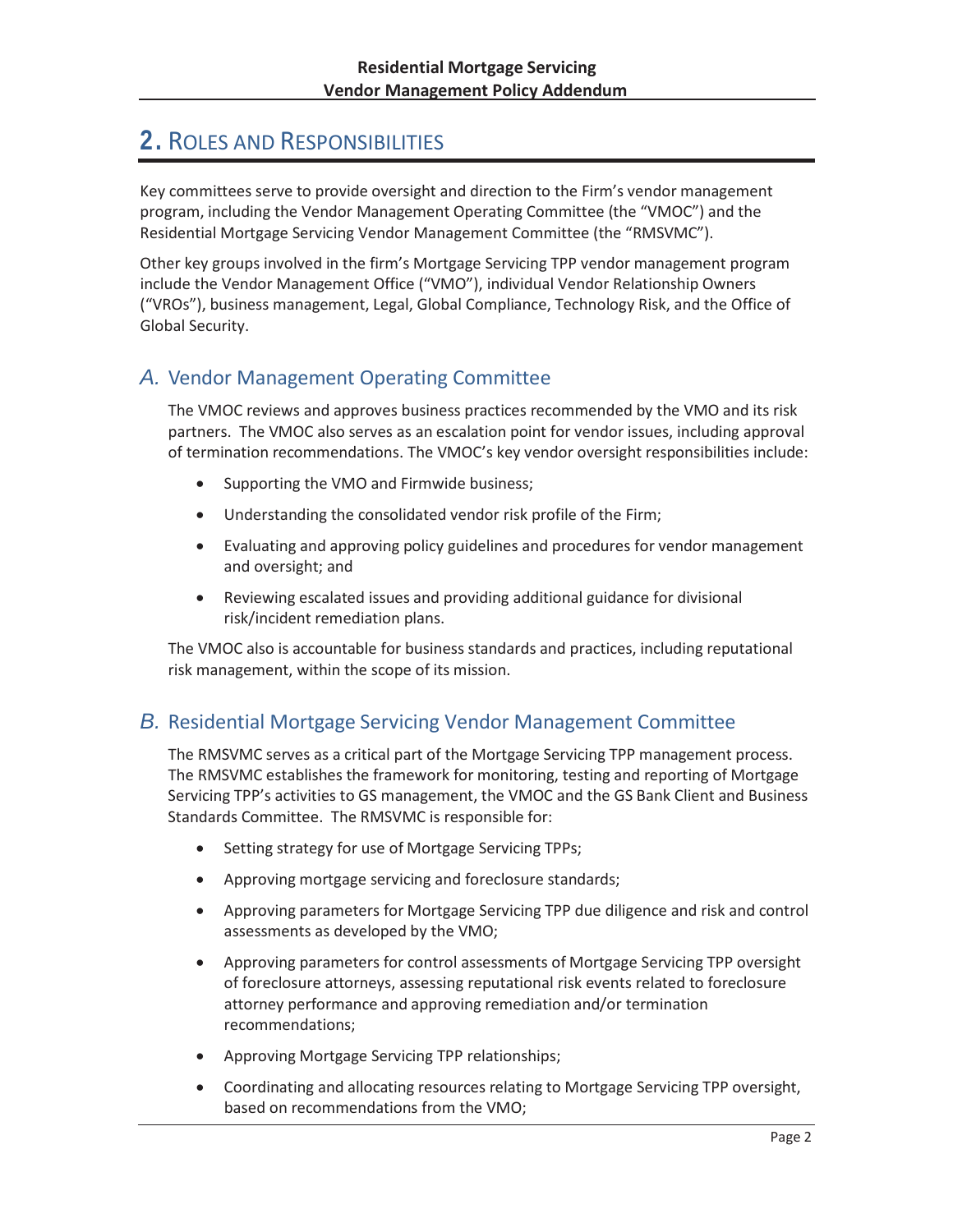- Evaluating and addressing emerging trends, risks and incidents; and
- Escalating issues as appropriate to senior management and appropriate committees.

The RMSVMC consists of representatives from Legal, Global Compliance, Vendor Management, Operations and the business. The VMO and VROs, as appropriate, will be responsible for implementing the RMSVMC's framework.

# *C.* Vendor Management Office

The VMO is responsible for overseeing the GS Mortgage Servicing TPP management program. The VMO establishes and maintains policies and standards on how to onboard and manage Mortgage Servicing TPPs, consistent with Firmwide policies and regulatory guidance. The VMO is also responsible for consolidating management reporting and vendor performance information and coordinating training and support for VROs.

# *D.* Vendor Relationship Owners

VROs are responsible for managing relationships with particular Mortgage Servicing TPPs. A VRO is responsible for monitoring a Mortgage Servicing TPP's performance against servicelevel contract requirements and Key Performance Indicators ("KPIs"), managing and escalating performance or other related issues, and updating and maintaining service-level contract requirements and KPIs as business processes or services provided change.

A VRO must have relevant industry experience and appropriate qualifications to effectively oversee the activities of Mortgage Servicing TPPs. Notwithstanding this expertise, VROs are expected to monitor risks associated with the Mortgage Servicing TPP relationship through diligence and coordination with other Vendor Risk Management Partners ("VRMPs") and subject matter experts.

# *E.* Business Units

Certain businesses within the Firm buy and sell residential mortgage loans. Business units, in consultation with appropriate control functions (e.g., Global Compliance), perform due diligence on potential loans for purchase and manage the ongoing risk associated with those purchases. Business units are also primarily responsible for identifying Mortgage Servicing TPPs to assist with the conduct of the business and participate with the VRMPs and the VROs with respect to the evaluation of those Mortgage Servicing TPPs.

## *F.* Vendor Risk Management Partners

Responsibilities of VRMPs include, but are not limited, to the following:

Legal assists in the management of legal and regulatory risk. Legal reviews contracts and non-disclosure agreements prior to execution. In particular, the Technology, Intellectual Property and Contracts Group provides technology and contracting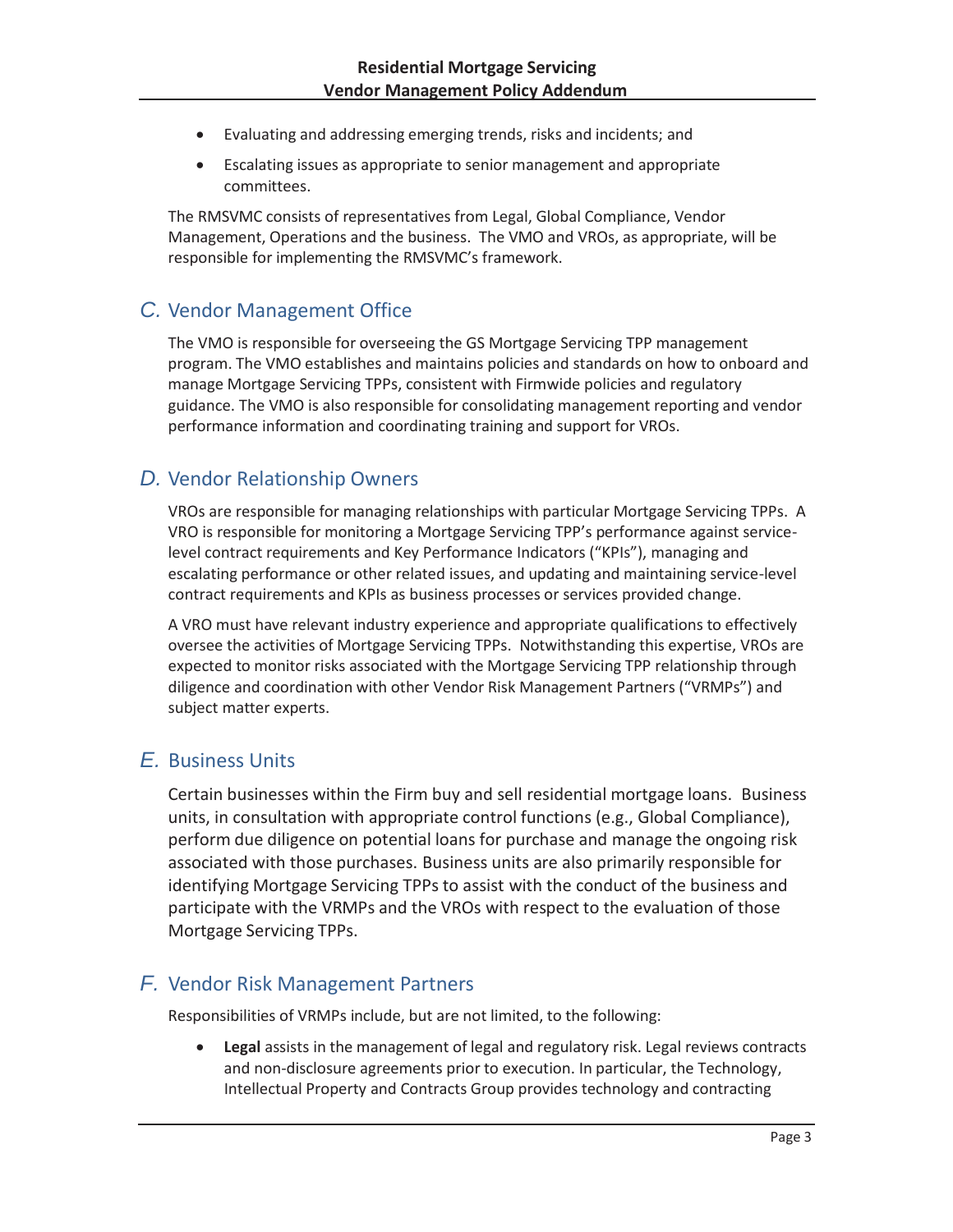expertise. Other groups in Legal also assist in this process, including groups with subject matter expertise;

- **Global Compliance** assists in the management of compliance risk. Global Compliance reviews the Firmwide Vendor Management Policy and Program to ensure adherence with applicable legal and regulatory requirements and helps the VMO evaluate regulatory compliance matters related to vendor management;
- **Technology Risk** manages information security and business continuity risk. Technology Risk conducts Mortgage Servicing TPP assessments in connection with data security, business continuity, and other technical systems issues; and
- **Office of Global Security**, in consultation with the Business Intelligence Group in Legal, manages reputational and country risk. It conducts Vendor Background Reviews and country risk assessments, where required, as part of the vendor selection and due diligence processes, and maintains related documentation.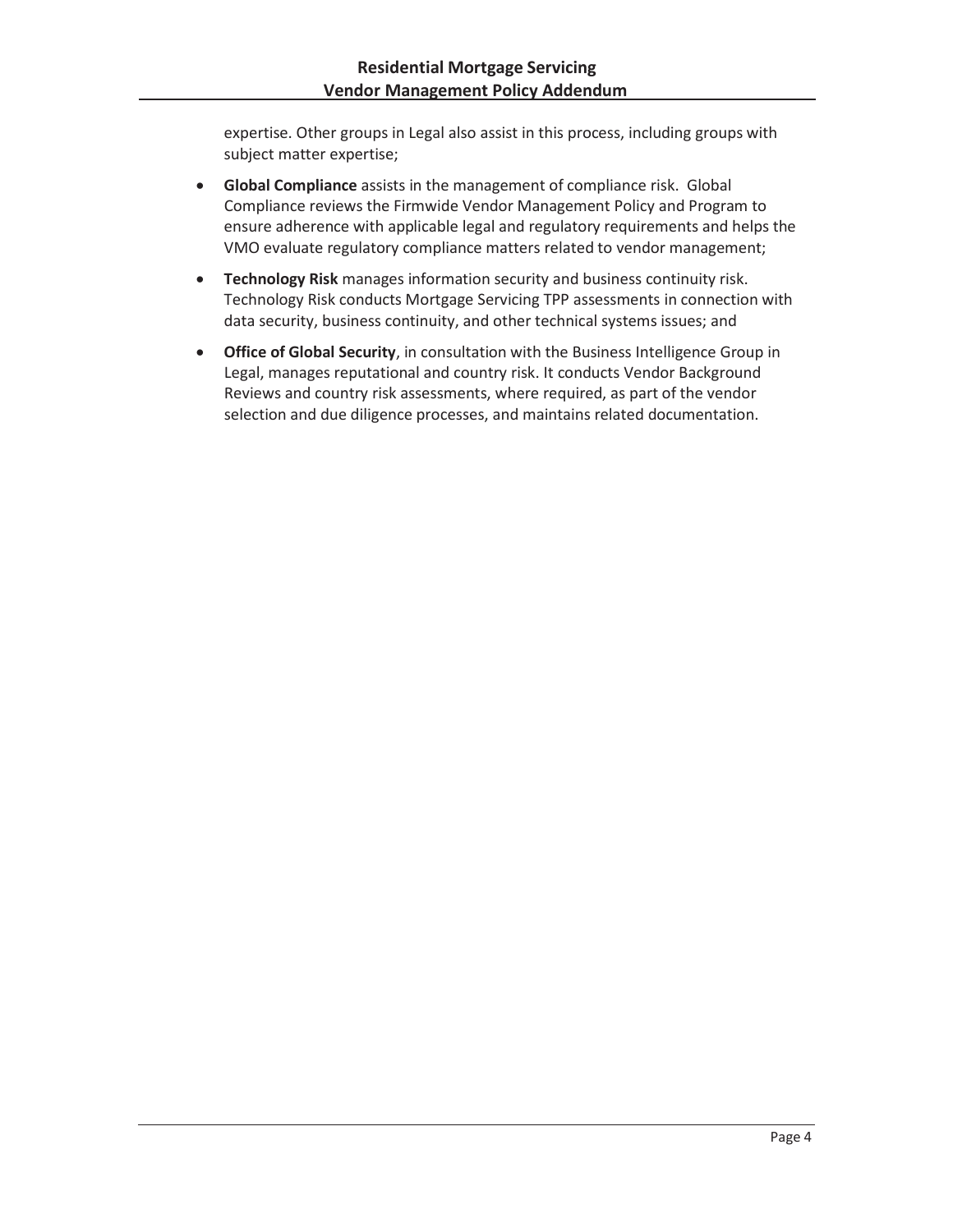# 3. GS MORTGAGE SERVICING TPP RISK MANAGEMENT PROCESS

The following is an overview of the 4 primary elements of the GS Mortgage Servicing TPP risk management process, which include (1) risk assessments; (2) due diligence; (3) contract structuring and review; and (4) oversight. Please refer to the Procedures Addendum for more detailed information.

# *A.* Risk Assessment (Initial and Periodic)

As for all of GS's vendor relationships, Mortgage Servicing TPP engagements must be risk rated to determine the extent of oversight required. Risk assessments are completed as a part of the initial onboarding process, periodically as required by the initial risk tier determination, or upon notice of a material change in the scope of Mortgage Servicing TPP duties. Mortgage Servicing TPP relationships must be assessed to determine the level of inherent risk in the relationship. Mortgage Servicing TPPs are assigned a risk tier ranging from 2 (lowest risk) to 4 (highest risk), based on the scope of services, loan characteristics, and volume of activity. Other vendors may be assigned a risk tier of 1, but Mortgage Servicing TPPs are always placed in at least the second risk tier because of the nature of the services they perform.

# *B.* Due Diligence

There are a series of process steps required to complete Mortgage Servicing TPP onboarding, including, but not limited to, performing an initial risk assessment; documenting a business case for the new relationship; conducting background, information security and business continuity reviews; and completing a Mortgage Servicing TPP Review Questionnaire. The onboarding process requires input from the VRO, with guidance from representatives in Legal, Global Compliance, Technology Risk, Office of Global Security, Business Intelligence Group, and business management.

The Mortgage Servicing TPP Review Questionnaire guides the Firm's review of Mortgage Servicing TPP qualifications, expertise, capacity, reputation, complaints management, consumer compliance and fair servicing practices, document custody practices, financial viability, staffing levels, training, work quality, workload balance, compensation structure, change management, and vendor management.

# *C.* Contract Structuring and Review

GS enters into a written contract with a Mortgage Servicing TPP prior to entering into the relationship. The contract specifies particular expectations and obligations for the Mortgage Servicing TPP and GS. The type of contract and level of detail required varies according to the scope of the services and the inherent risks in the Mortgage Servicing TPP relationship. Contracts for Mortgage Servicing TPPs should include obligations and expectations with respect to compliance with legal and regulatory requirements, supervisory guidance, and GS policies and procedures, and with respect to fee structures, consumer complaints, original document management, and business continuity planning, as appropriate.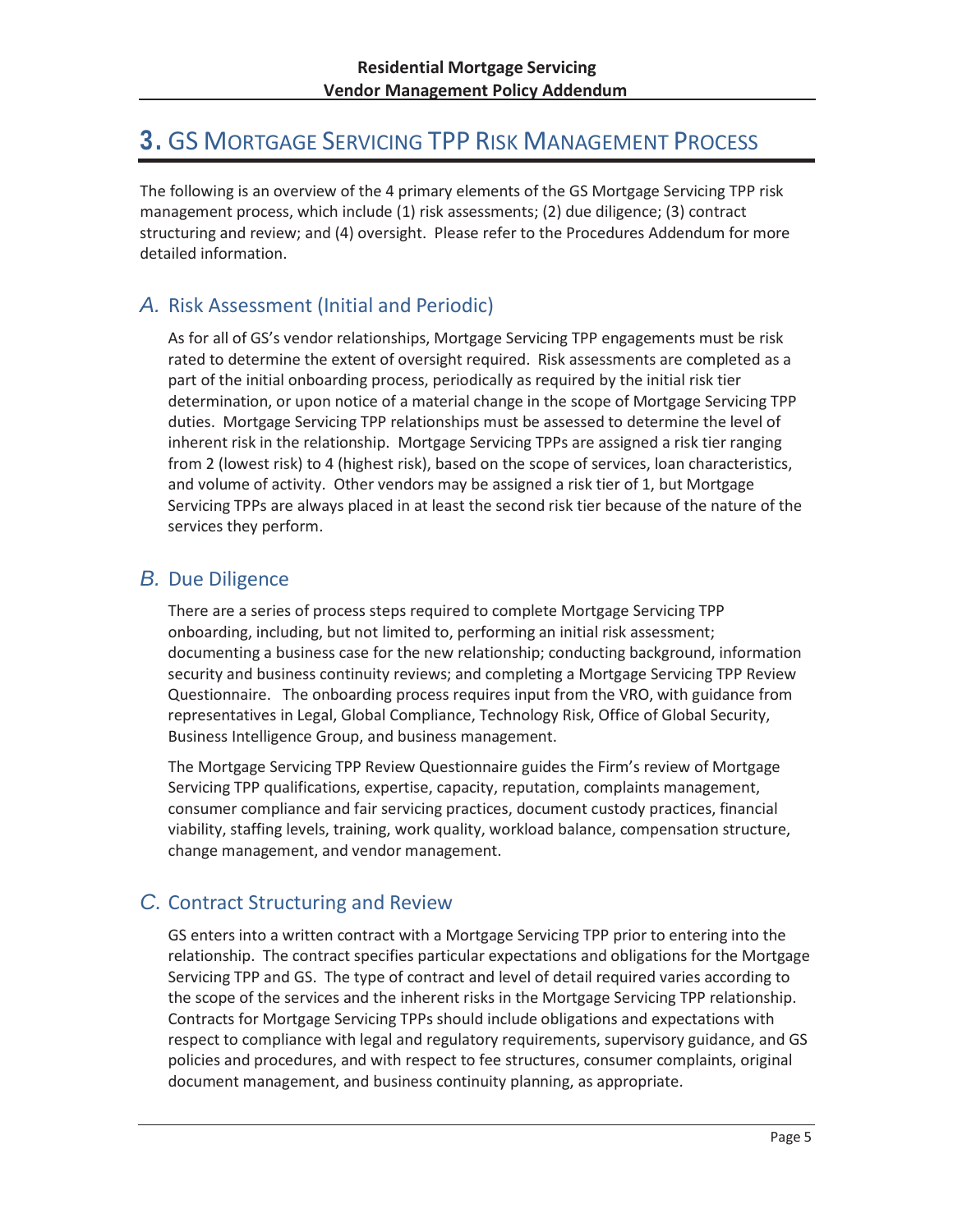# *D.* Oversight

.

The degree of oversight necessary with respect to a particular Mortgage Servicing TPP is based on risk tiering. VROs meet with Mortgage Servicing TPPs in the highest risk tier no less frequently than quarterly in order to assess performance against service-level contract requirements and KPIs tailored to the specific relationship with the Mortgage Servicing TPP, foreclosure standards, contract terms, remediation plans and other agreed-upon performance measures. The approach to oversight is consistent with the approach outlined in the Firm's Vendor Management Program, which includes both performance monitoring and overall program management.

Ongoing performance monitoring oversight by VROs focuses on ensuring that a Mortgage Servicing TPP provides services effectively and in accordance with agreed upon standards, as detailed in the applicable contract.

The VMO evaluates adherence to the Firm's Mortgage Servicing TPP Policy and Procedures Addenda. It ensures that relationships are effectively managed and reporting is timely and robust. The VMO performs a critical oversight role in providing an integrated perspective on risk and ensuring that appropriate program management practices are in place.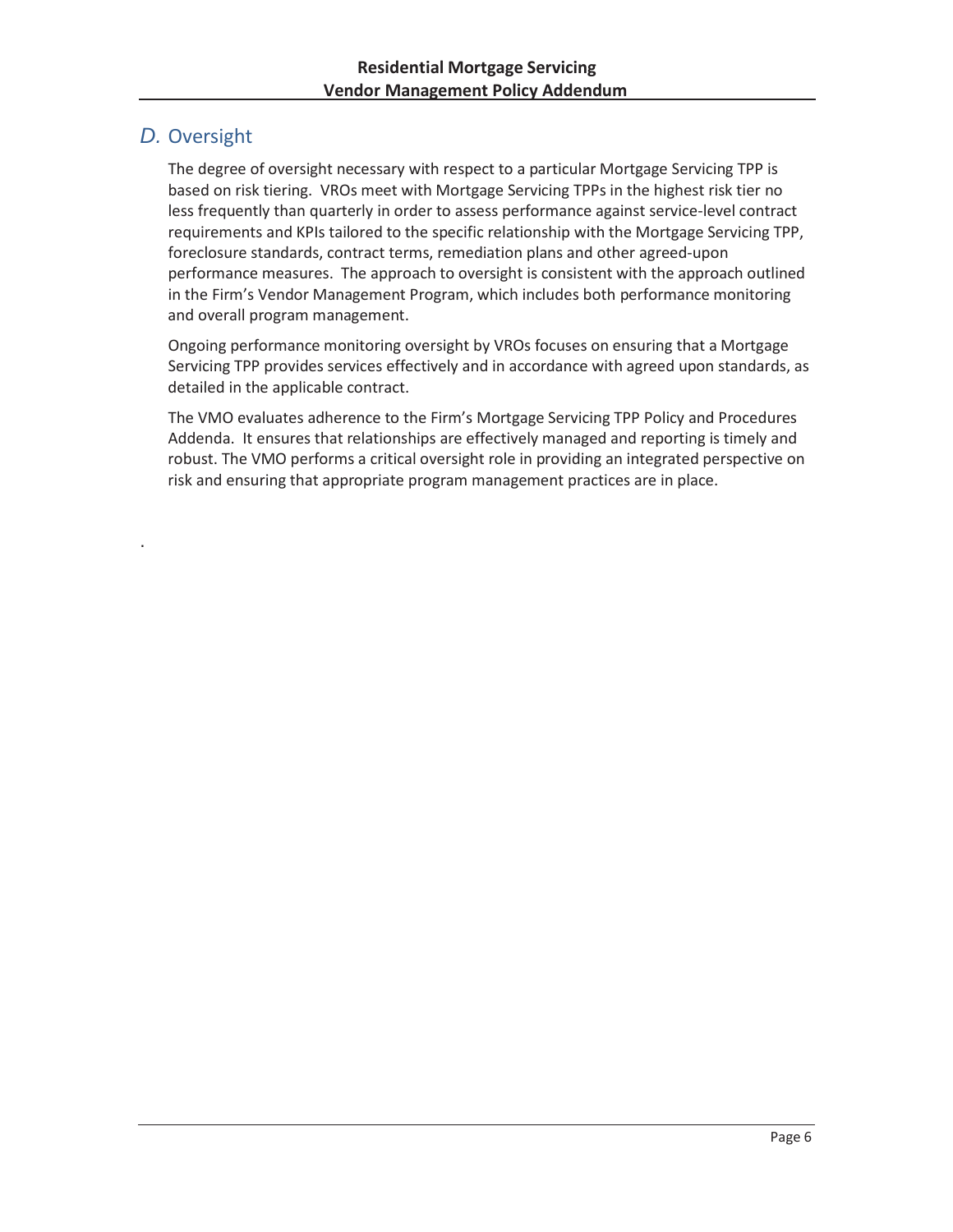

**U.S.-Based Program**

**Effective Date: January 27, 2014**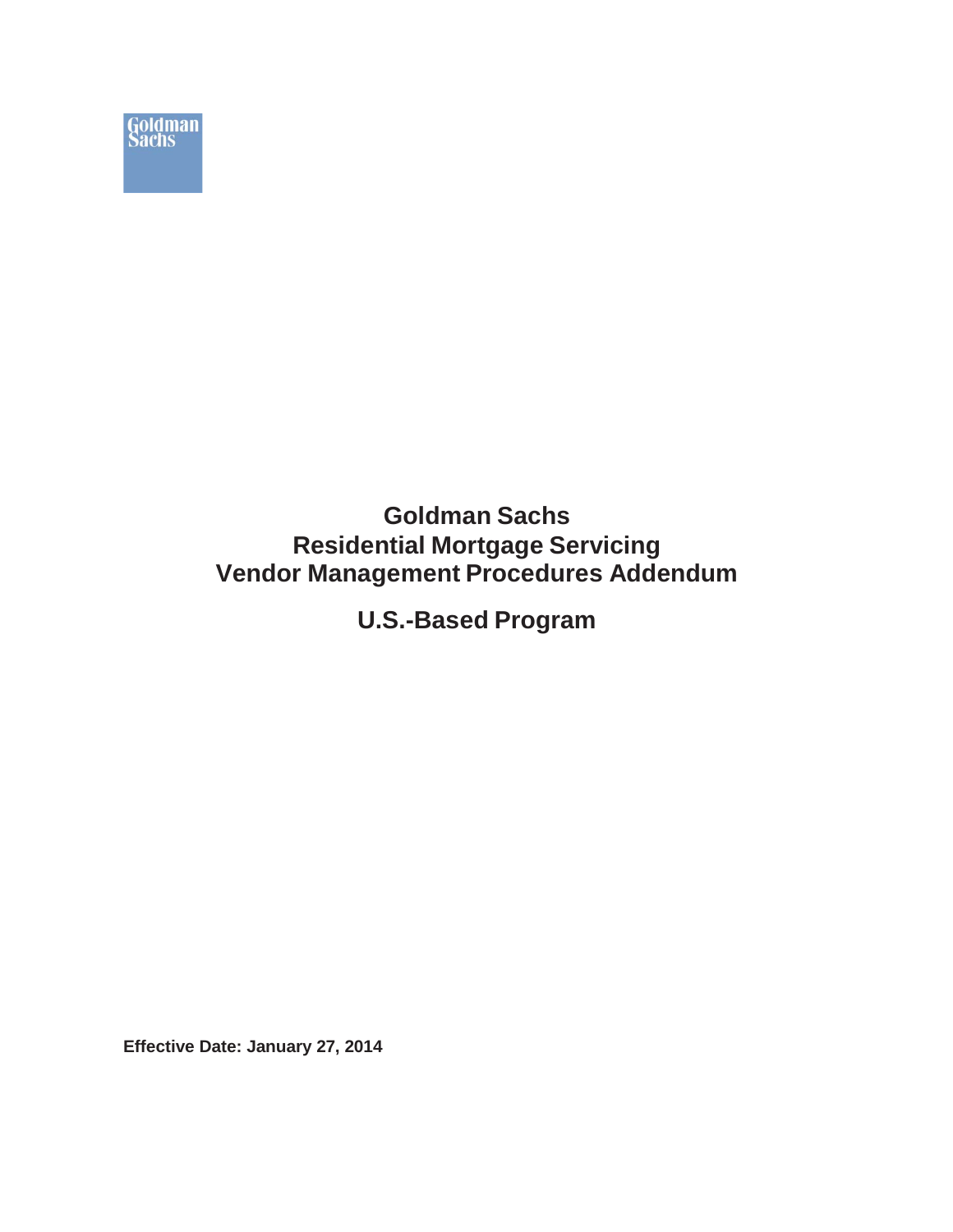# **Table of Contents**

| 1  |                                                                 |          |    |                                                                                          |  |  |  |  |
|----|-----------------------------------------------------------------|----------|----|------------------------------------------------------------------------------------------|--|--|--|--|
|    |                                                                 |          |    |                                                                                          |  |  |  |  |
|    | B. Key Roles in Governance and Management of Mortgage Servicing |          |    |                                                                                          |  |  |  |  |
|    | Vendor Management Operating Committee ("VMOC")  6               |          |    |                                                                                          |  |  |  |  |
|    |                                                                 |          |    |                                                                                          |  |  |  |  |
|    |                                                                 |          |    |                                                                                          |  |  |  |  |
|    |                                                                 |          |    | <b>SYSTEMS / APPLICATIONS USED TO FACILITATE MORTGAGE SERVICING TPP</b>                  |  |  |  |  |
|    |                                                                 |          |    |                                                                                          |  |  |  |  |
|    |                                                                 |          |    |                                                                                          |  |  |  |  |
|    |                                                                 |          |    |                                                                                          |  |  |  |  |
|    |                                                                 |          |    |                                                                                          |  |  |  |  |
|    |                                                                 | В.<br>C. |    |                                                                                          |  |  |  |  |
|    |                                                                 | D.       |    | 19                                                                                       |  |  |  |  |
|    |                                                                 | Ε.       |    |                                                                                          |  |  |  |  |
| 3. |                                                                 |          |    |                                                                                          |  |  |  |  |
|    |                                                                 |          |    | A. Initiating New Third-Party Provider in the <b>Communistion of the Communisties</b> 10 |  |  |  |  |
|    |                                                                 | B.       |    |                                                                                          |  |  |  |  |
|    |                                                                 |          |    |                                                                                          |  |  |  |  |
|    |                                                                 |          |    |                                                                                          |  |  |  |  |
|    |                                                                 |          |    |                                                                                          |  |  |  |  |
|    |                                                                 |          |    |                                                                                          |  |  |  |  |
|    |                                                                 |          |    |                                                                                          |  |  |  |  |
|    |                                                                 | L.       |    |                                                                                          |  |  |  |  |
|    |                                                                 | J.       |    |                                                                                          |  |  |  |  |
|    |                                                                 |          |    |                                                                                          |  |  |  |  |
|    |                                                                 |          |    |                                                                                          |  |  |  |  |
|    |                                                                 |          |    | M. Residential Mortgage Servicing Vendor Management Committee Approval                   |  |  |  |  |
|    |                                                                 |          |    | 14                                                                                       |  |  |  |  |
|    |                                                                 |          |    |                                                                                          |  |  |  |  |
|    |                                                                 |          |    |                                                                                          |  |  |  |  |
|    |                                                                 |          |    |                                                                                          |  |  |  |  |
|    |                                                                 |          |    | C. Material Changes to Mortgage Servicing TPP Relationships15                            |  |  |  |  |
| 5. |                                                                 |          |    |                                                                                          |  |  |  |  |
|    |                                                                 |          |    |                                                                                          |  |  |  |  |
|    |                                                                 |          |    |                                                                                          |  |  |  |  |
|    |                                                                 |          | 1. |                                                                                          |  |  |  |  |
|    |                                                                 |          | 2. |                                                                                          |  |  |  |  |
|    |                                                                 |          | 3. |                                                                                          |  |  |  |  |
|    |                                                                 |          | 4. |                                                                                          |  |  |  |  |
|    |                                                                 |          | 5. |                                                                                          |  |  |  |  |
|    |                                                                 |          | 6. |                                                                                          |  |  |  |  |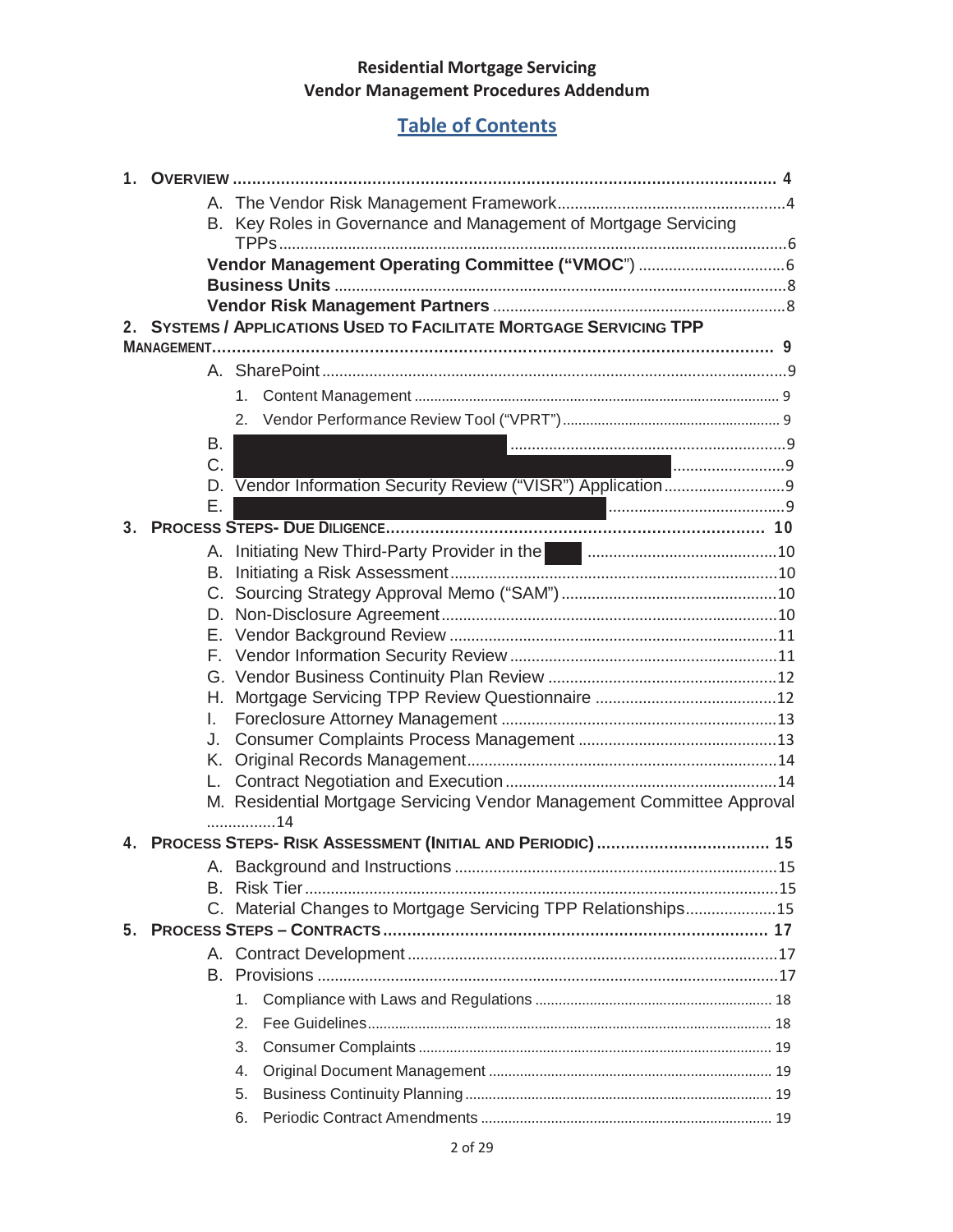| 6           |                           |                                                              |  |  |  |
|-------------|---------------------------|--------------------------------------------------------------|--|--|--|
|             |                           |                                                              |  |  |  |
|             | B.                        |                                                              |  |  |  |
|             | $C_{\cdot}$               |                                                              |  |  |  |
|             |                           |                                                              |  |  |  |
|             |                           |                                                              |  |  |  |
|             |                           |                                                              |  |  |  |
|             |                           | 2 <sub>1</sub>                                               |  |  |  |
|             |                           | 3.                                                           |  |  |  |
|             | F.                        |                                                              |  |  |  |
|             |                           |                                                              |  |  |  |
|             |                           |                                                              |  |  |  |
|             | L                         |                                                              |  |  |  |
|             |                           |                                                              |  |  |  |
|             | $\mathbf{J}_{\mathbf{r}}$ |                                                              |  |  |  |
|             | Κ.                        |                                                              |  |  |  |
|             |                           |                                                              |  |  |  |
|             |                           |                                                              |  |  |  |
| $7^{\circ}$ |                           |                                                              |  |  |  |
| 8.          |                           |                                                              |  |  |  |
|             |                           | Appendix A: Third-Party Provider Risk Management Framework29 |  |  |  |
|             |                           |                                                              |  |  |  |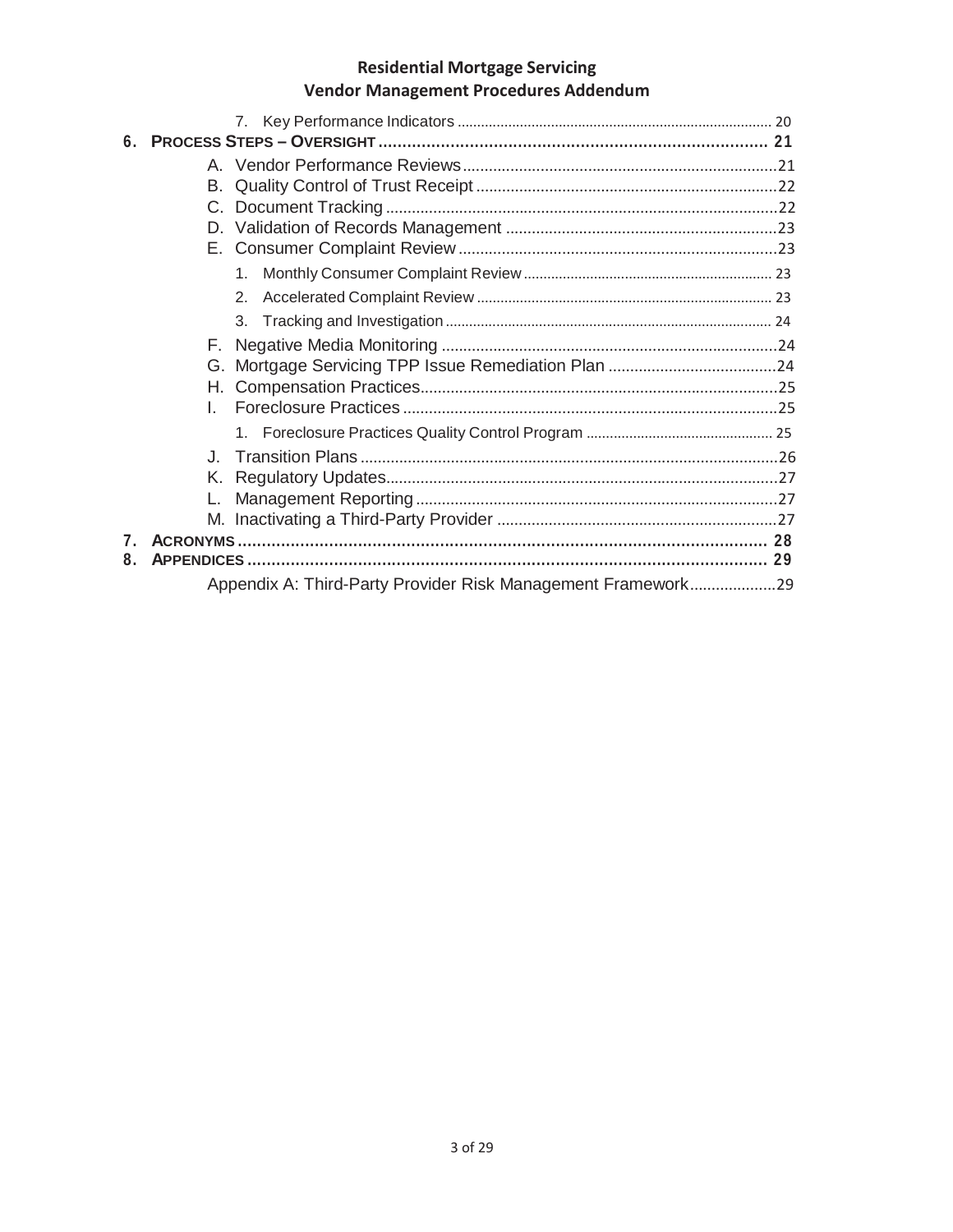# 1. OVERVIEW

The Goldman Sachs Group, Inc. ("GS Group Inc.") is a Delaware corporation and a bank holding company regulated by the Board of Governors of the Federal Reserve. The GS Group Inc. and its subsidiaries are collectively referred to herein as "GS" or the "Firm."

This Residential Mortgage Servicing Vendor Management Procedure Addendum ("Procedure Addendum") is an addendum to the Firmwide Vendor Management Program and the Goldman Sachs Bank USA ("GS Bank") Vendor Management Office ("VMO") Procedures.

In developing the Program, we have employed appropriate internal and external resources and subject matter specialists (as described below in the "Approach" section) to review the Firm's business activities and existing vendor management program in order to strengthen the Firm's policies, procedures, and business practices specifically with respect to the management of the Firm's outsourcing relationships with U.S.-based mortgage servicing third-party providers ("Mortgage Servicing TPPs"). The Program defines "Mortgage Servicing TPP" to mean residential mortgage loan servicers, post charge-off recovery firms, and document custodians, to which GS directly outsources activities related to the routine servicing of individual residential mortgage loans located in the United States (*e.g*., foreclosure functions).

The procedures outlined in this document incorporate regulatory guidance on managing Mortgage Servicing TPP risks, including:

- Risk assessments;
- Due diligence;
- Contract structuring and review; and
- Oversight.

This policy applies with respect to loans to which GS owns the mortgage servicing rights. Nothing contained herein shall obligate GS to exercise any oversight of, or make inquiry with respect to, any activities related to loans that GS does not own the mortgage servicing rights.

Any changes or amendments to the residential mortgage servicing addenda or to the Firm's policies and procedures that specifically relate to Mortgage Servicing TPPs require prior written approval by the Federal Reserve.

Refer to Appendix A: Third Party Provider Risk Management Framework

## A. The Vendor Risk Management Framework

Regulatory guidance with respect to the management of third-party risks indicate that an effective vendor risk management process consists of 4 main elements: (1) risk assessment, (2) due diligence with respect to vendor selection, (3) contract structuring and review, and (4) oversight. This section expands on the GS framework for assessing, measuring, monitoring and mitigating third-party risk to specifically address Mortgage Servicing TPP risk management procedures and consists of the following, to the extent applicable: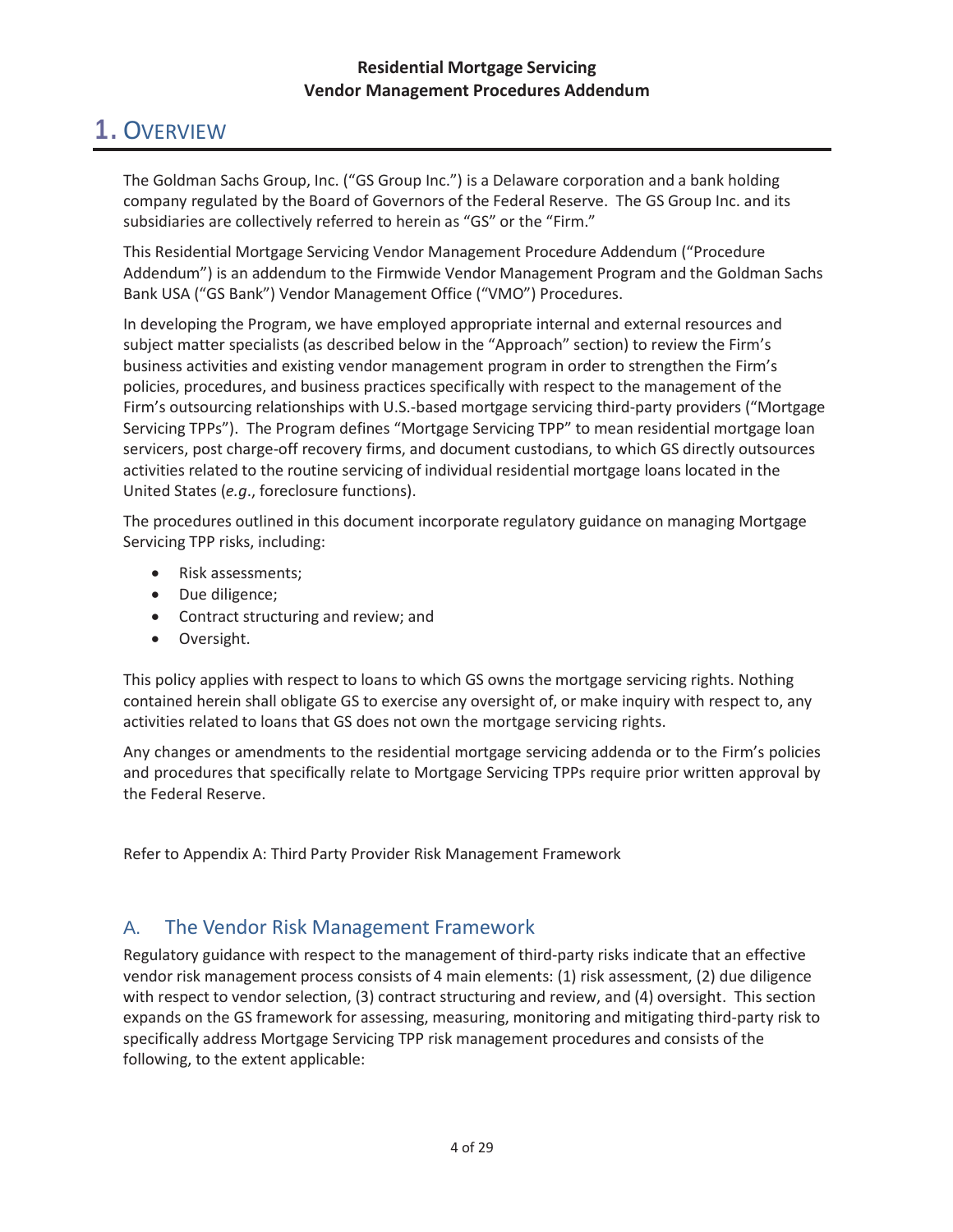- x **Risk Assessment**
	- o Initial risk assessment of a new or potential Mortgage Servicing TPP
	- o Ongoing risk assessment of Mortgage Servicing TPP updated to account for changes in the relationship

#### **Due Diligence**

- o Vendor Background Review ("VBR")
	- **Assesses Mortgage Servicing TPP regulatory and reputational risks;**
- o Vendor Information Security Review ("VISR")
	- **Assesses the adequacy of the Mortgage Servicing TPP's control environment** with respect to access to non-public personal information ("NPI") and Firm proprietary information
- o Vendor Business Continuity Planning ("BCP") Review
	- Review to evaluate Mortgage Servicing TPP business continuity plans and BCP testing practices
- o Mortgage Servicing TPP Review Questionnaire
	- Questionnaire specific to services provided by the Mortgage Servicing TPP (*e.g*., loan servicing, post charge-off recovery activity, and/or document custody functions)
	- **Allows for review of qualifications, expertise, capacity, reputation, document** custody practices, financial viability and adequacy of Mortgage Servicing TPP staffing levels, training, work quality and workload balance, among other considerations
	- Allows for review of applicable processes, such as compensation structure, change management, complaint resolution, and foreclosure attorney engagement/management practices

#### **Contract Structuring and Review**

o Ensures appropriate language is included in Mortgage Servicing TPP contracts, including service-level contract requirements and Key Performance Indicators ("KPIs")

#### **Oversight**

- o Vendor performance reviews
- o Remediation plans
- o Review of compensation structures and practices
- o Contingency and transition plan reviews
- o Evaluation of legal and regulatory update tracking and implementation procedures;
- o Negative media and judicial action monitoring
- o Other process and control reviews
	- Includes reviews of the payment processing, complaints, document custody, customer care, change management, loss mitigation, and foreclosure processes, as applicable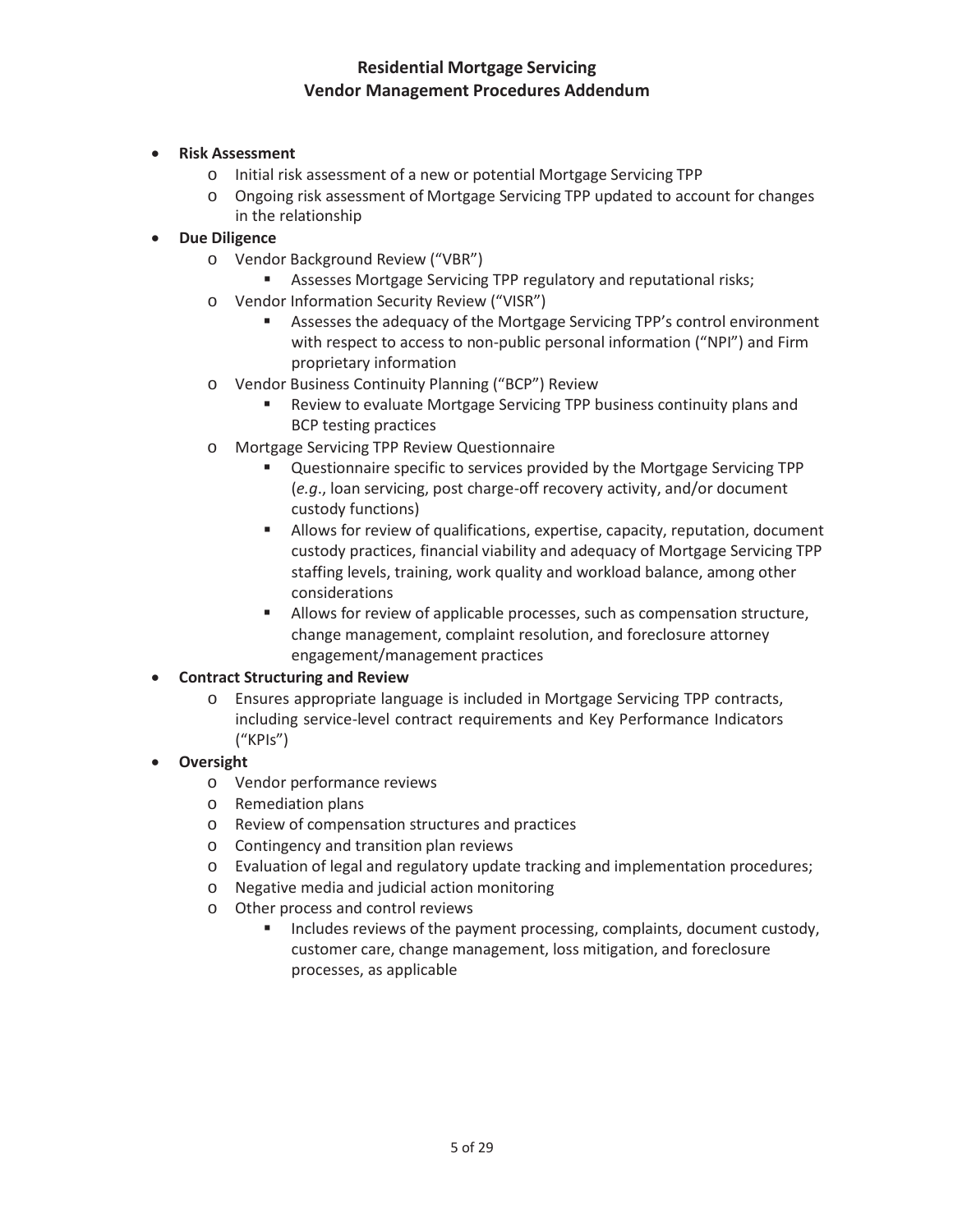## B. Key Roles in Governance and Management of Mortgage Servicing TPPs

Implementation and management of the Mortgage Servicing TPP management framework are the responsibility of the following stakeholder groups:

#### **Vendor Management Operating Committee ("VMOC**")

The VMOC reviews and approves business practices recommended by the Vendor Management Office ("VMO") and its risk partners. The VMOC also serves as an escalation point for vendor issues, including approval of termination recommendations. The VMOC's key vendor oversight responsibilities include:

- Supporting the VMO and Firmwide businesses;
- Understanding the consolidated vendor risk profile of the Firm;
- Evaluating and approving policy guidelines and procedures for vendor management and oversight; and
- Reviewing escalated issues and providing additional guidance for divisional risk/incident remediation plans.

The VMOC also is accountable for business standards and practices, including reputational risk management, within the scope of its mission.

#### **Residential Mortgage Servicing Vendor Management Committee ("RMSVMC")**

The RMSVMC serves as a critical part of the Mortgage Servicing TPP management process. The RMSVMC establishes the framework for the monitoring, testing and reporting of Mortgage Servicing TPP's activities to GS management, the VMOC and the GS Bank Client and Business Standards Committee. The RMSVMC consists of representatives from Legal, Global Compliance, Vendor Management and the business.

The VMO and Vendor Relationship Owners, as appropriate, will be responsible for implementing the RMSVMC's framework.

#### *Key Responsibilities:*

- Setting strategy for use of Mortgage Servicing TPPs;
- Approving mortgage servicing and foreclosure standards;
- Approving parameters for Mortgage Servicing TPP due diligence and risk and control assessments as developed by the VMO;
- x Approving parameters for control assessments of Mortgage Servicing TPP oversight of foreclosure attorneys, assessing reputational risk events related to foreclosure attorney performance and approving remediation and/or termination recommendations;
- Approving Mortgage Servicing TPP relationships;
- Coordinating and allocating resources relating to Mortgage Servicing TPP oversight, based on recommendations from the VMO;
- Evaluating and addressing emerging trends, risks and incidents; and
- Escalating issues as appropriate to senior management and appropriate committees.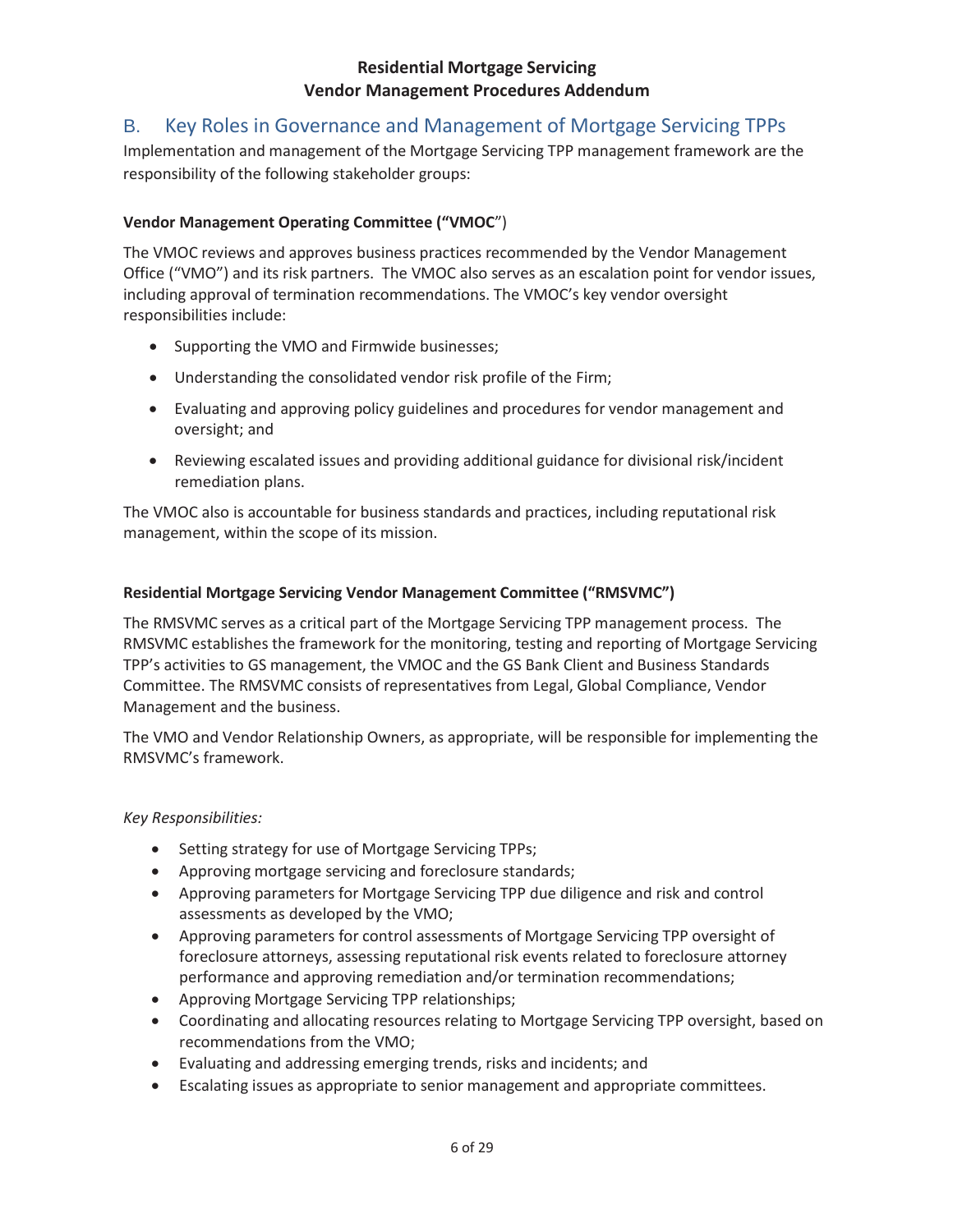#### **Vendor Management Office**

The VMO oversees Mortgage Servicing TPP vendor management. In particular, the VMO is responsible for:

- Establishing and maintaining policies and standards relating to vendor management, including escalation procedures;
- Overseeing the risk assessment and vendor management process; assisting in the maintenance of the vendor repository;
- Overseeing vendor selection criteria, standards and methodologies to be used and ensuring consistent application thereof;
- Overseeing vendor monitoring processes, including quality assurance reviews; managing the issue escalation process;
- Monitoring and tracking vendor issues to full remediation;
- Coordinating activities with Vendor Risk Management Partners ("VRMPs");
- Coordinating with Internal Audit, the Compliance Testing Group, and/or other appropriate groups to assure that GS vendor management processes are appropriately audited/tested in a manner and on a schedule set by those auditing/testing groups;
- Collecting, analyzing and aggregating vendor performance metrics to identify trends and develop service-level contract requirements and KPIs;
- Developing vendor management guidance, tools, and best practices;
- Confirming adequacy of vendor management resource allocation and, when applicable, working with Global Compliance, Legal and business units to allocate additional resources to vendor management.
- Assessing and confirming the skills and appropriateness of Vendor Relationship Owners in conjunction with the business, Legal, and Global Compliance; and
- Consulting with Global Compliance, Legal and business units to assess training requirements and resources; working with these groups and others to develop, coordinate, and facilitate training opportunities.

#### **Vendor Relationship Owners**

Vendor Relationship Owners ("VROs") are responsible for managing relationships with particular Mortgage Servicing TPPs. The VRO is responsible for monitoring a Mortgage Servicing TPP's performance against service-level contract requirements and KPIs, managing and escalating performance or other issues, and updating and maintaining contracts, service-level contract requirements, and KPIs as business processes change. Additional duties include:

- Participating in the due diligence process, including contract development and execution;
- Initiating risk assessments periodically and as needed;
- Performing appropriate oversight of Mortgage Servicing TPPs (utilizing third parties with subject matter expertise, where appropriate) by:
	- o Working with Global Compliance and business units, conducting process and control reviews, and validating mortgage servicing functions;
	- o Ensuring compliance with service-level contract requirements and KPIs;
	- o Reviewing and escalating for appropriate action any material adverse negative media monitoring results;
	- o Working with VRMPs to remediate identified risks and incidents; and
	- o Reviewing consumer complaints and performing loan-level validation.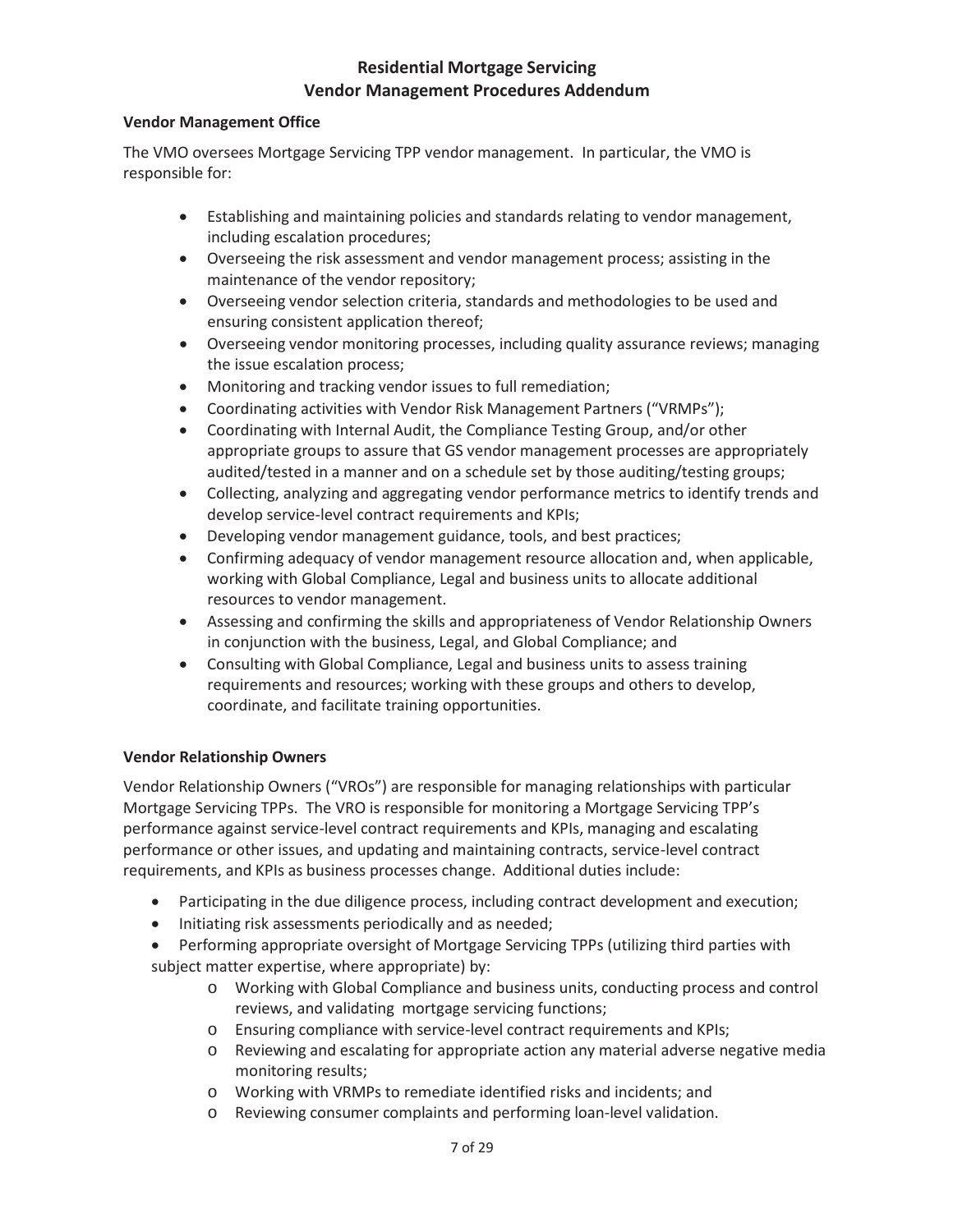#### **Business Units**

Certain businesses within the Firm buy and sell residential loans. Business units, in consultation with appropriate control functions (e.g., Global Compliance), perform due diligence on potential loans for purchase and manage the ongoing risk associated with those purchases. Business units are also primarily responsible for identifying Mortgage Servicing TPPs to assist with the conduct of the business and participate with the VRMPs and the VROs with respect to the evaluation of those Mortgage Servicing TPPs.

#### **Vendor Risk Management Partners**

VRMP responsibilities include, but are not limited to, the following:

- **•** Legal assists in the management of legal and regulatory risk. Legal reviews contracts and nondisclosure agreements prior to execution. In particular, the Technology, Intellectual Property and Contracts Group provides technology and contracting expertise. Other groups in Legal also assist in this process, including groups with subject matter expertise;
- **Global Compliance** assists in the management of compliance risk. Global Compliance reviews the Firmwide Vendor Management Policy and Program to ensure adherence with applicable legal and regulatory requirements and helps the VMO evaluate regulatory compliance matters related to vendor management;
- **Technology Risk** manages information security and business continuity risk. Technology Risk conducts Mortgage Servicing TPP assessments in connection with data security, business continuity, and other technical systems issues; and
- **Office of Global Security**, in consultation with the Business Intelligence Group in Legal, manages reputational and country risk. It conducts Vendor Background Reviews and country risk assessments, where required, as part of the vendor selection and due diligence processes, and maintains related documentation.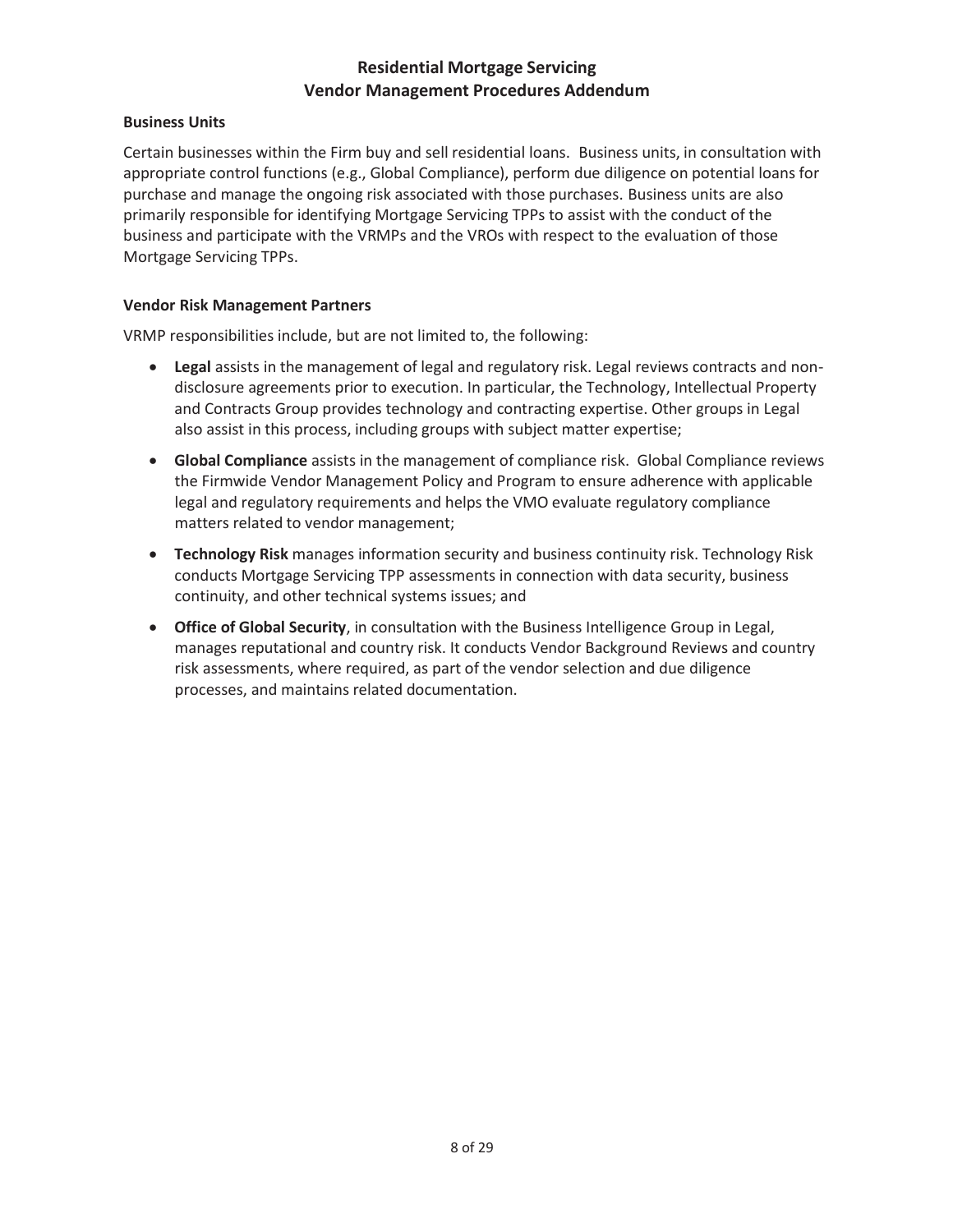# 2. SYSTEMS / APPLICATIONS USED TO FACILITATE MORTGAGE SERVICING TPP MANAGEMENT

# A. SharePoint

SharePoint is a content management system with integrated search functionality developed by Microsoft that allows users to work in a web-based collaborative environment.

#### **1. Content Management**

The VMO and VROs use SharePoint as a main repository for residential mortgage servicing documents, including contracts, performance and status reports, procedures and due diligence materials.

## **2.**  The is a SharePoint tool used by VROs to track Mortgage Servicing TPP performance against

service-level contract requirements and KPIs.

#### B.

The is a web-based application used as the primary repository for Mortgage Servicing TPP relationships. New Mortgage Servicing TPP set-up requests are submitted in the to initiate a risk assessment, VBR and/or VISR (if applicable). Subsequently, VROs are responsible for ensuring that Mortgage Servicing TPP data entered into the is accurate and complete.

# C.

The system is managed by Global Compliance and Legal and provides business users (through the ) the ability to initiate a request for the Legal Department to track the status of and to upload the final scanned version of contracts and matters relating to contracts.

# D. Vendor Information Security Review ("VISR") Application

When a vendor transmits or stores non-public personal information or Firm proprietary information, the Technology Risk team will determine if a VISR needs to be performed to evaluate the adequacy of the vendor's internal controls, systems and infrastructure to protect sensitive information. Once the VISR is completed by the vendor, a system feed from the VISR application will update the Mortgage Servicer TPP's status in the .

#### E.

Information security controls, systems and infrastructure that are deemed to be inadequate as a result of a VISR or BCP Review are logged as issues in **The Technology Risk team logs a VISR** issue in and assigns the issue to the appropriate VRO for resolution. The VRO is responsible for actively managing the issue with the Mortgage Servicing TPP until closed. Mortgage Servicing TPP performance issues are also maintained in until remediated.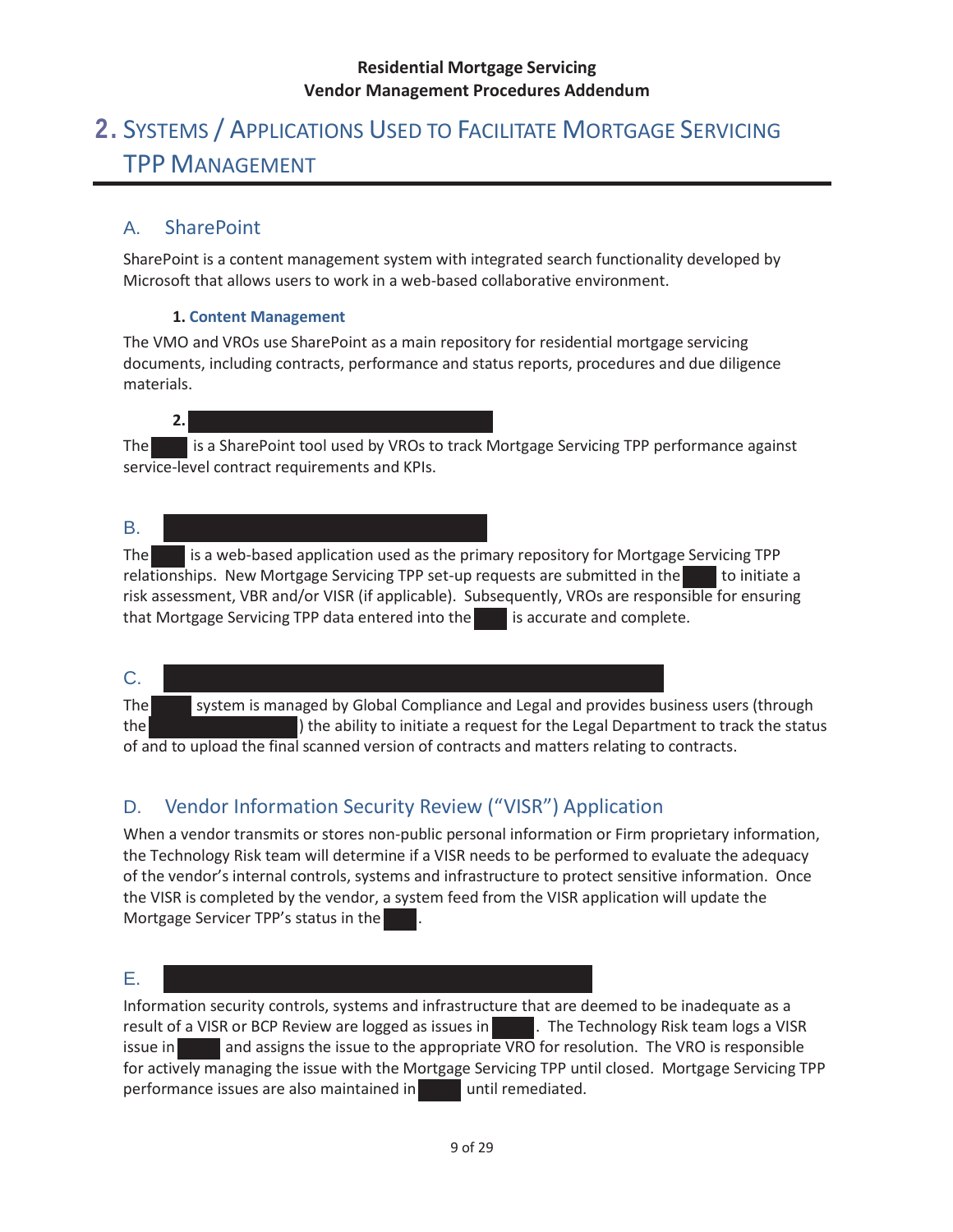# 3. PROCESS STEPS- DUE DILIGENCE

All Mortgage Servicing TPP engagements must pass a series of process steps in order to complete initial due diligence. The following process steps should be completed before a Mortgage Servicing TPP relationship can be approved.

# A. Initiating New Third-Party Provider in the

The is the central repository for Mortgage Servicing TPP relationship information. VROs are responsible for completing and maintaining vendor information in the inconnection with their respective relationships. The also facilitates an automated approval workflow incorporating the following onboarding steps, to the extent required:

- Risk assessment
- $\bullet$  VBR
- VISR

# B. Initiating a Risk Assessment

The VRO should complete the risk assessment questions in the foreach new Mortgage Servicing TPP relationship to provide an evaluation of the risks inherent to that engagement (please refer to Section 4 for additional information regarding risk assessments). VROs should ensure that all information is accurate, because responses to the questions significantly influence the risk tier determination and related oversight requirements.

After the VRO completes the initial risk assessment, the vendor request will pass through numerous workflow steps. The risk tier is assigned to the Mortgage Servicing TPP in after the Office of Global Security and Technology Risk report the results of their respective reviews.

# C. Sourcing Strategy Approval Memo ("SAM")

A SAM is a template used to document the business case, rationale, research results and risks considered for an outsourcing strategy. VROs should complete a SAM for each new Mortgage Servicing TPP as part of the onboarding process. A copy should be provided to the VMO by the VRO and retained.

## D. Non-Disclosure Agreement

A NDA is a contract that establishes a confidential relationship between two or more parties to protect any type of confidential and proprietary information or trade secrets.

VROs should consult with Legal to determine if a NDA is required for new Mortgage Servicing TPPs. Situations involving sensitive data will generally require a NDA. However, general conversations about topics such as generic product pricing or product information do not require a NDA. Where a NDA is already in place with a Mortgage Servicing TPP, the VRO is responsible for ensuring that it is active and applicable to current discussions.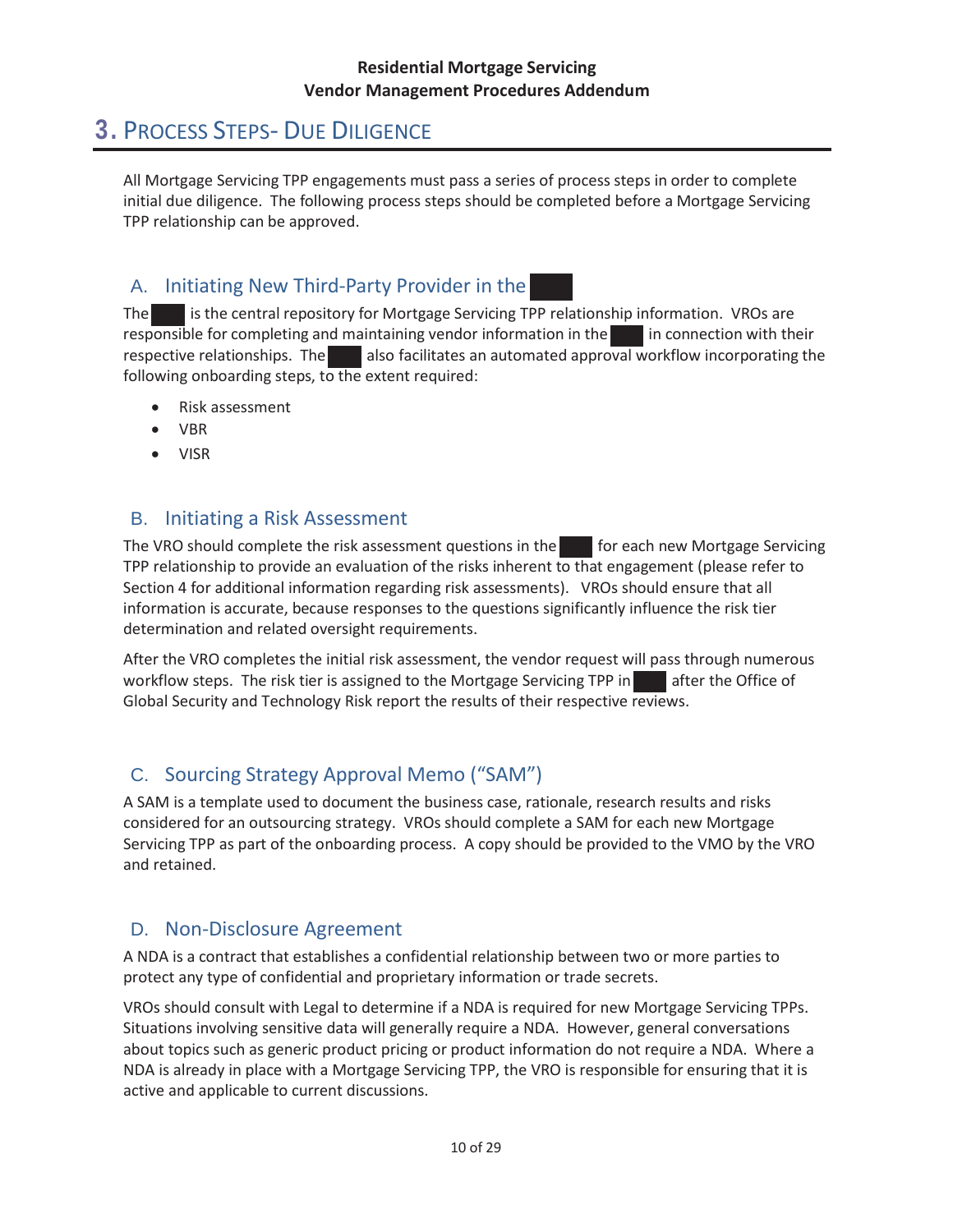The Legal Department can determine if a valid NDA exists with a Mortgage Servicing TPP or negotiate a new NDA if required. Executed NDAs can be stored in

## E. Vendor Background Review

The VBR process is managed by the Office of Global Security and is designed to identify and manage potential reputational risks assumed in conducting business with vendors. The VBR entails an inquiry into legal, regulatory and reputational public and non-public records for indications of direct or peripheral links to organized crime, fraud, corruption, illegal or questionable business activities, regulatory and law-enforcement actions, and adverse environmental or employment practices. All new Mortgage Servicing TPPs must complete a VBR. Depending on the findings of the VBR, additional action may be required.

Each Mortgage Servicing TPP that achieves active status by successfully passing a VBR and completing the remaining steps of the onboarding process will be subject to continuous negative media monitoring for as long as it remains an active vendor.

# F. Vendor Information Security Review

The VISR is designed to assess information security related risks that may arise from outsourcing business activities to Mortgage Servicing TPPs because such risks can reflect on the Firm's reputation and subject it to regulatory, franchise or litigation risk if private or confidential information is compromised.

As part of the vendor onboarding process within the **the U.** VROs will identify the type of sensitive data that will be provided to the Mortgage Servicing TPP, including information such as:

- **Privacy Data**, which is broadly defined to include any information from which a living individual can be identified or with respect to which an individual might reasonably expect confidentiality. Examples of privacy data include: name; e-mail and residence address; marital status; photographs; social security, passport, driver's license, or other identification numbers; medical history; job performance records; and educational background. It also includes account information such as account numbers, financial statements, account activity, and positions.
- **Proprietary data**, which includes such things as client lists, new products, intellectual property including the means by which the Firm protects such property (*i.e*. patents, copyrights, and trademarks), software systems and code, trading algorithms, Web-based applications, investment strategies, financial structures, trading activity and positions, etc. It also includes the Firm's financial information, staffing plans, significant changes in business, management, and offerings of securities before such information is disclosed to the public.
- x **Information that has not been made public**, which includes information provided to the Firm under confidentiality agreements, engagement letters, NDAs and similar agreements, implied agreements of confidentiality based on past conduct, or where there is a reasonable expectation that the information will be kept confidential or used only for a particular purpose. It includes such client information as financial information, significant changes in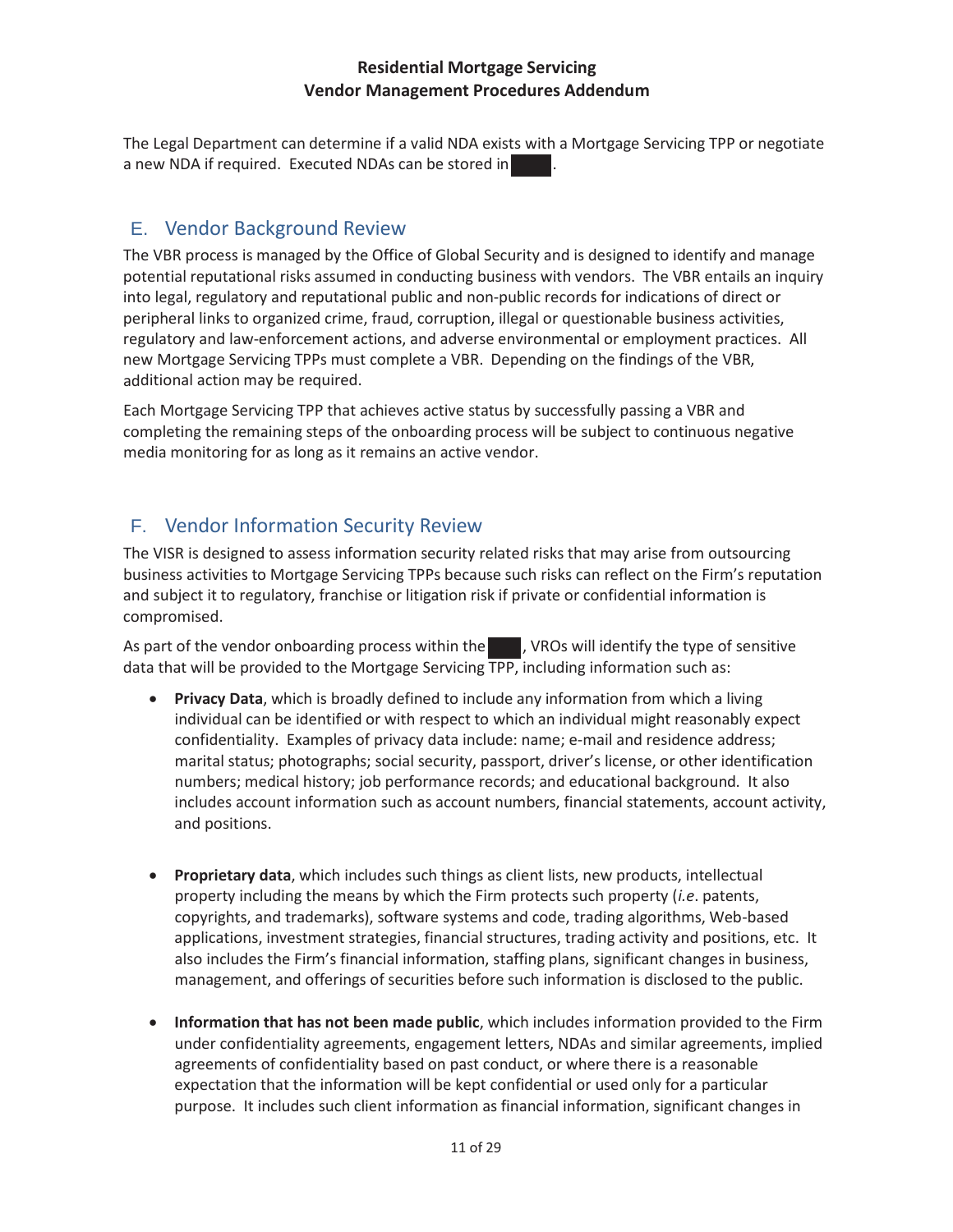business, management, offerings of securities, etc. before such information is disclosed to the public. It also includes account or position information, trading plans, etc.

To initiate a VISR, a VRO must enter the Mortgage Servicing TPP into the . The VRO can initiate the process by accessing a link from the record and completing the required information.

# G. Vendor Business Continuity Plan Review

Technology Risk performs an assessment of the viability of Mortgage Servicing TPPs' BCP plans. The BCP Review includes a questionnaire that assesses the Mortgage Servicing TPP's key business continuity controls. The purpose of the BCP Review is to determine whether the appropriate business continuity measures are in place in order to assure the resilience and continuity of services provided.

The initial BCP Review will be performed as part of onboarding due diligence and periodically thereafter. A BCP plan addressing the implications of short and long-term service disruptions should be evaluated. The evaluation should consider the following criteria:

- Existence of a BCP plan;
- Consideration of pandemic planning;
- Process for and frequency of testing;
- Resources performing testing (independent vs. in-house); and
- Support of remote access environments.

As part of the BCP Review process, the VRO and Technology Risk will also assess the policies, procedures and practices maintained by a Mortgage Servicing TPP for evaluating the BCP plans of their critical service providers. Process deficiencies will be identified and reviewed with the Mortgage Servicing TPP. The BCP Review evaluates the Mortgage Servicing TPP's process for identifying critical service providers as well as its risk assessment, recovery time, failover plans, documentation and risk acceptance processes.

## H. Mortgage Servicing TPP Review Questionnaire

The Mortgage Servicing TPP Review Questionnaire is used in conjunction with other due diligence/oversight tools, including site visits and detailed discussions, as appropriate. The Mortgage Servicing TPP Review Questionnaire facilitates the review of key Mortgage Servicing TPP qualifications, including:

- Expertise;
- $\bullet$  Capacity;
- Reputation;
- Complaint management process;
- Consumer compliance and fair servicing practices;
- Document custody practices;
- Financial viability;
- Staffing levels;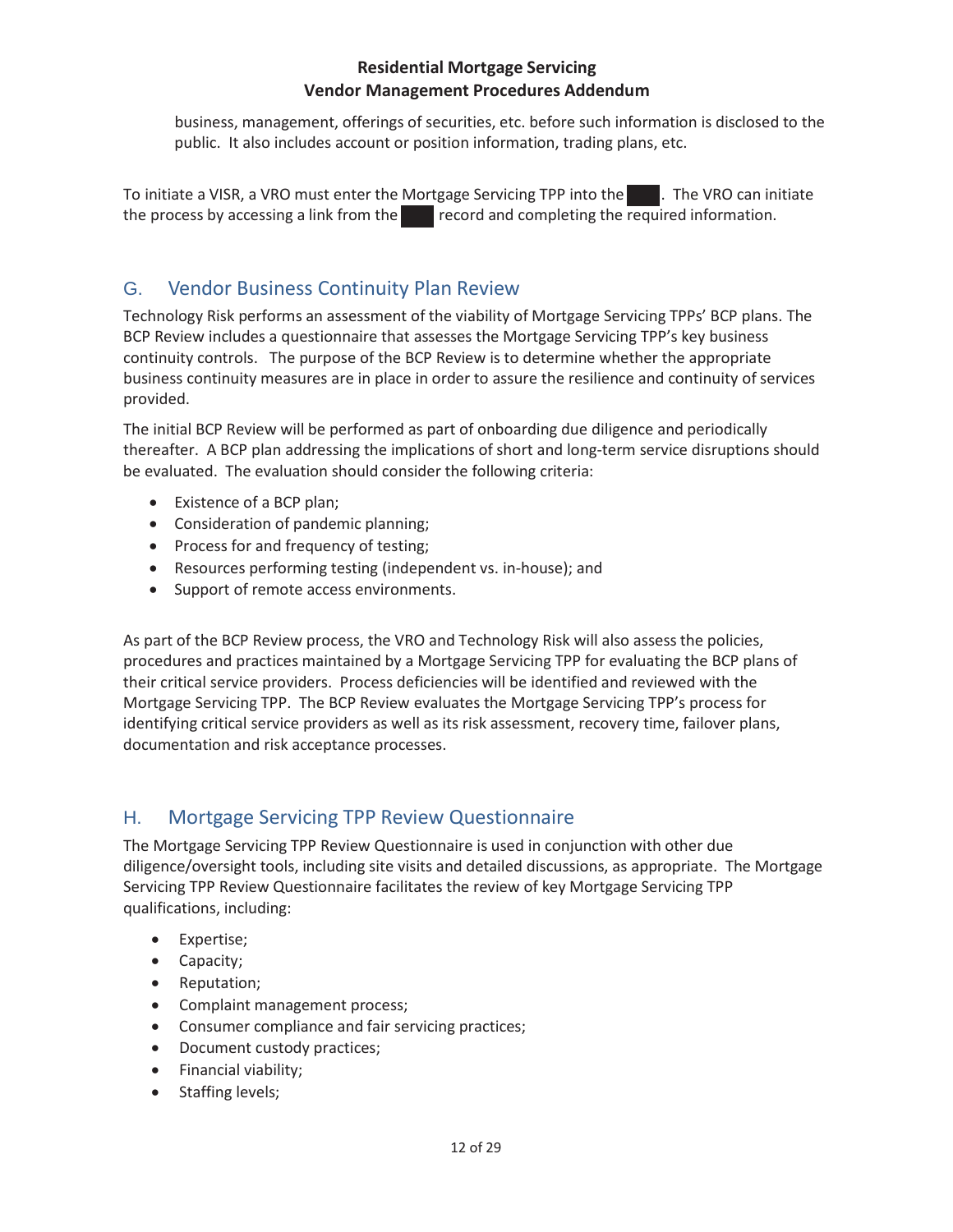- Training:
- Workload balance;
- Compensation structure;
- Change management; and
- Vendor management practices.

Separate questionnaires exist for the following types of Mortgage Servicing TPP:

- Loan servicers;
- Post charge-off recovery firms; and
- Document custodians.

The VRO must review the Mortgage Servicing TPP Review Questionnaire when determining whether to engage the Mortgage Servicing TPP for a given function. The Mortgage Servicing TPP Review Questionnaire is used when obtaining final vendor approval from the RMSVMC.

### I. Foreclosure Attorney Management

VROs will review Mortgage Servicing TPPs' processes for overseeing and evaluating foreclosure attorneys, including with respect to qualifications, governance, internal controls, and compliance with legal and regulatory requirements, supervisory guidance, and GS standards. The following key items should also be considered, to the extent possible:

- Criteria for selecting new foreclosure attorneys;
- Performance management process, including assessment and remediation;
- Quality control programs;
- Negative media monitoring;
- Complaints regarding attorney conduct;
- Notary and affidavit practices; and
- Fee assessments.

#### J. Consumer Complaints Process Management

The following key items should be assessed when reviewing a Mortgage Servicing TPP's consumer complaints management processes:

- Complaints are clearly defined and timely identified;
- Severity levels are clearly defined:
	- o Process for accelerated remediation for higher severity complaints exists;
	- o Process exists for identification and remediation of complaints that are regulatory in nature;
	- o Process exists for escalating complaints to the VRO and Mortgage Servicing TPP senior management;
- Complaints are logged and the status of complaints is tracked through resolution;
- Procedures in place to document interactions with government authorities;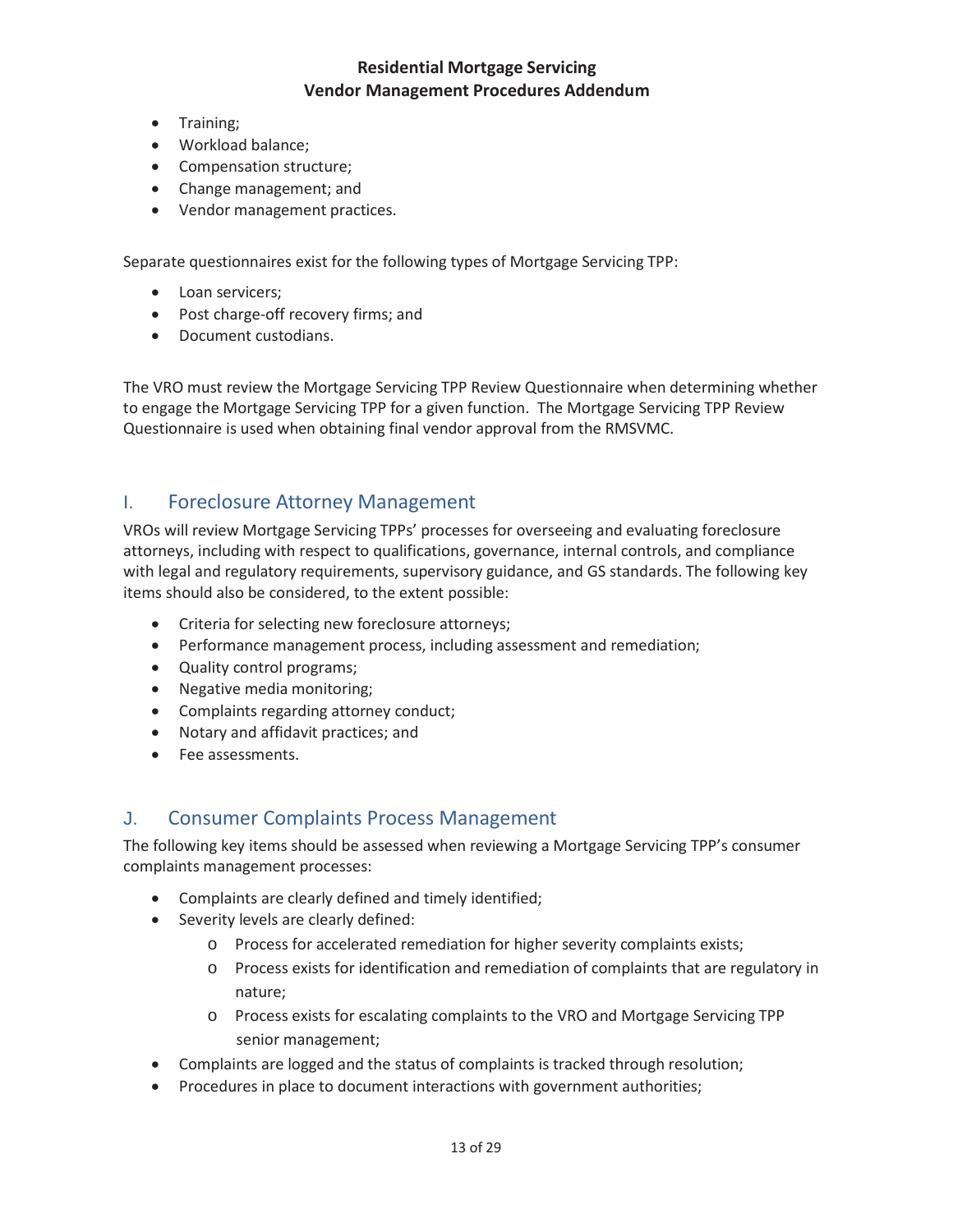- Process in place for imaging, storing and linking correspondence;
- Root cause analysis is established; and
- Complaints from or about key vendors are identified, tracked and remediated.

### K. Original Records Management

VROs must assess Mortgage Servicing TPPs' policies and procedures for monitoring the custody and transfer of original records, including the following key items:

- Handling and imaging of original loan documents (including, but not limited to, promissory notes and security instruments);
- Document security;
- Processes to track original document movement and correction, with the ability to identify the status and location of original documents; and
- Policies and procedures for transfer and return of original documents.

## L. Contract Negotiation and Execution

VROs work with Global Compliance, Legal and business unit representatives to ensure that contracts contain the appropriate service-level contract requirements and KPIs. The contract must be signed by an appropriately authorized individual. A Mortgage Servicing TPP should not begin providing services to GS until the Mortgage Servicing TPP is approved by the RMSVMC and the contract is executed.

## M. Residential Mortgage Servicing Vendor Management Committee Approval

Once the TPP onboarding steps are complete, the business unit will submit a due diligence summary report to the RMSVMC for their review and approval. After review and approval of the Mortgage servicing TPP request, the VMO will pass it through for final system approval.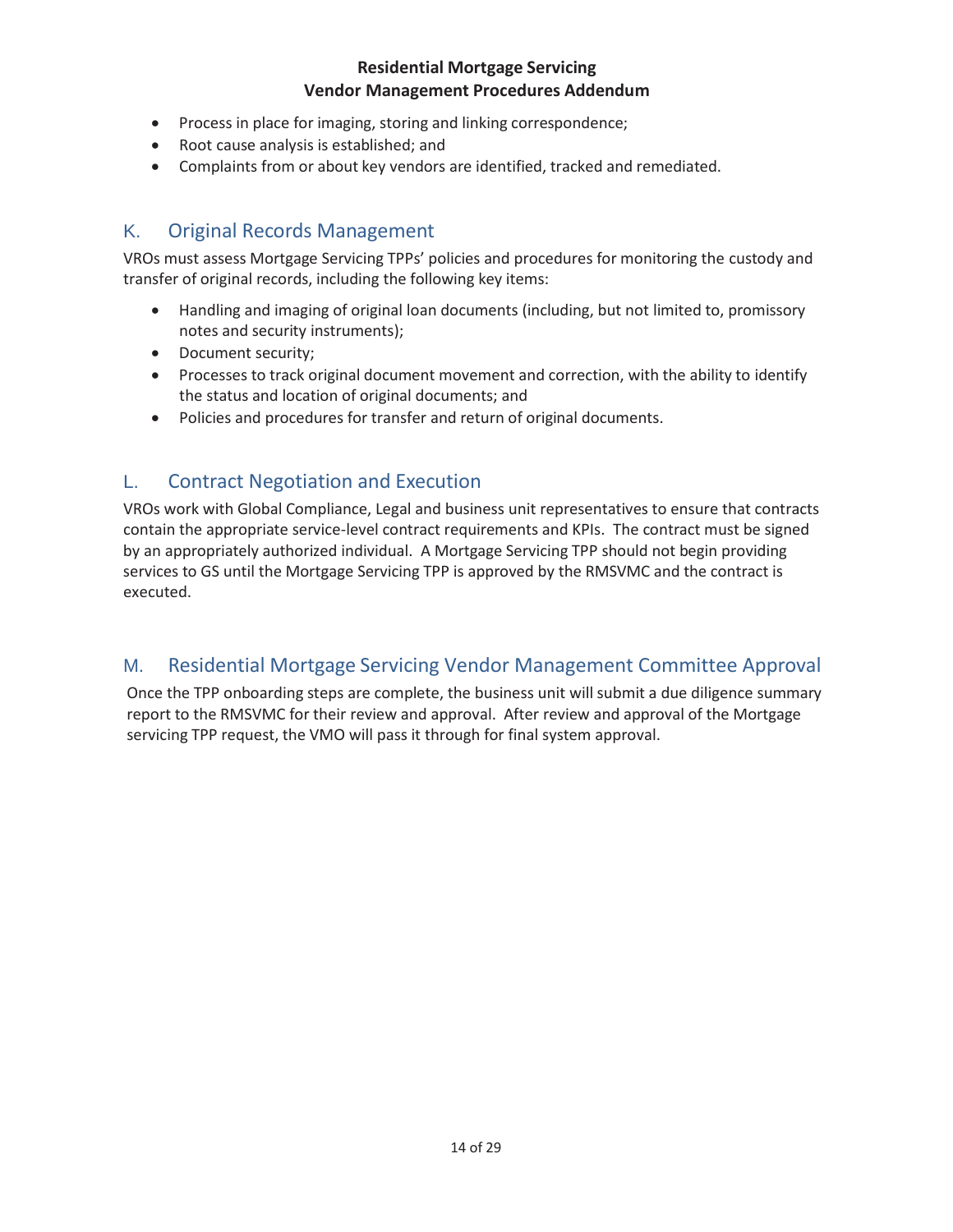# 4. PROCESS STEPS- RISK ASSESSMENT (INITIAL AND PERIODIC)

# A. Background and Instructions

Mortgage Servicing TPP engagements must be risk rated to determine the extent of oversight required. Risk assessments are completed as a part of the initial onboarding process, periodically as required by the initial risk tier determination, or upon notice of a material change in the scope of the Mortgage Servicing TPP relationship. Mortgage Servicing TPP relationships must be assessed to determine the level of inherent risk in the relationship.

The risk assessment considers the following factors:

- Regulatory risk of the function provided by the Mortgage Servicing TPP;
- Reputation risk;
- Financial condition:
- Information security risk:
- Criticality of the business function supported by the Mortgage Servicing TPP;
- Domicile of headquarters;
- Risk of outsourcing to subcontractors; and
- Potential direct client interaction.

The VRO inputs the required information into the **....** Those inputs, along with information from the VBR and VISR determine initial risk tier ranking.

## B. Risk Tier

All Mortgage Servicing TPPs are assigned to a risk tier. The frequency of the ongoing due diligence/oversight review is based on the outcome of the analysis. Oversight is tailored to the inherent risk associated with the services performed by the Mortgage Servicing TPP. The risk-based methodology for oversight assigns the Mortgage Servicing TPP into one of four risk tiers:

- x **Tier 4:** Represents **significant** risk to the firm, requires extensive and continuous oversight;
- **Tier 3:** Represents **high** risk to the firm, requires moderate oversight;
- **Tier 2:** Represents **medium** risk to the firm, requires low oversight; and
- x **Tier 1:** Represents **low** risk to the firm, require minimal oversight (not applicable to Mortgage Servicing TPPs).

Additional factors specific to Mortgage Servicing TPPs are also considered when assigning risk tiers, including the scope of services, loan characteristics, and loan volume.

# C. Material Changes to Mortgage Servicing TPP Relationships

The risk tier rating should also be reviewed when a material change to the Mortgage Servicing TPP relationship is identified or if the Mortgage Servicing TPP's ability to provide services to GS is impacted by an internal or external event. Material changes that may affect the Mortgage Servicing TPP relationship include changes with respect to: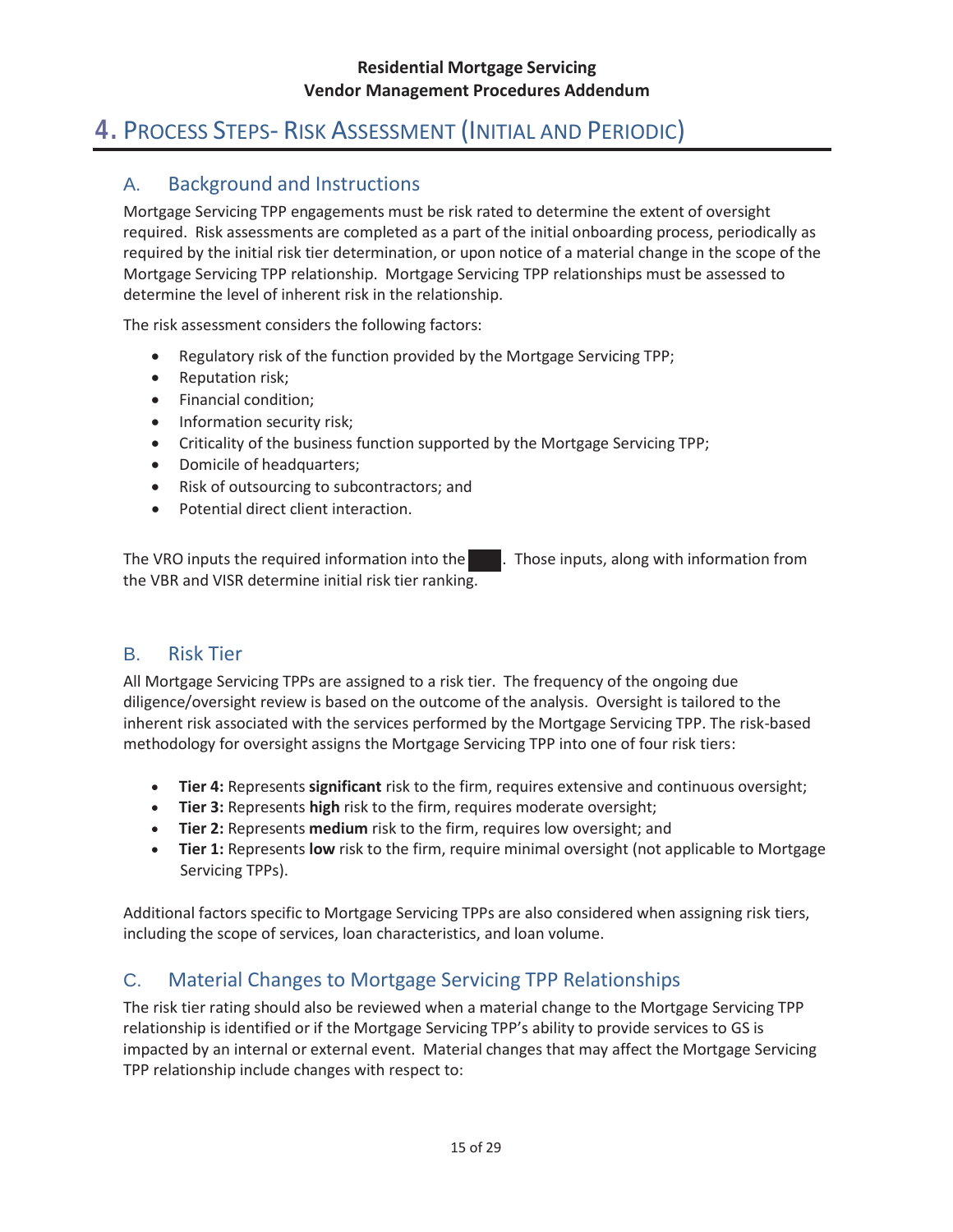- Qualifications;
- Expertise;
- Capacity;
- Reputation;
- Material litigation and formal actions filed by regulatory authorities;
- Information security control deficiencies;
- Document custody practices;
- Business continuity planning;
- Financial viability;
- Adequacy of staffing levels;
- Adequacy of training;
- Adequacy of work quality;
- Adequacy of workload balance;
- Compensation structures; and
- Significant modifications to change management practices.

The VRO is responsible for updating risk assessment data in the **....** A recalculation of the risk tier will be automatically generated. If the recalculation results in a change in the Risk Tier, a communication will be sent to the VRO notifying the VRO of the change in frequency with which they must manage the Mortgage Servicing TPP.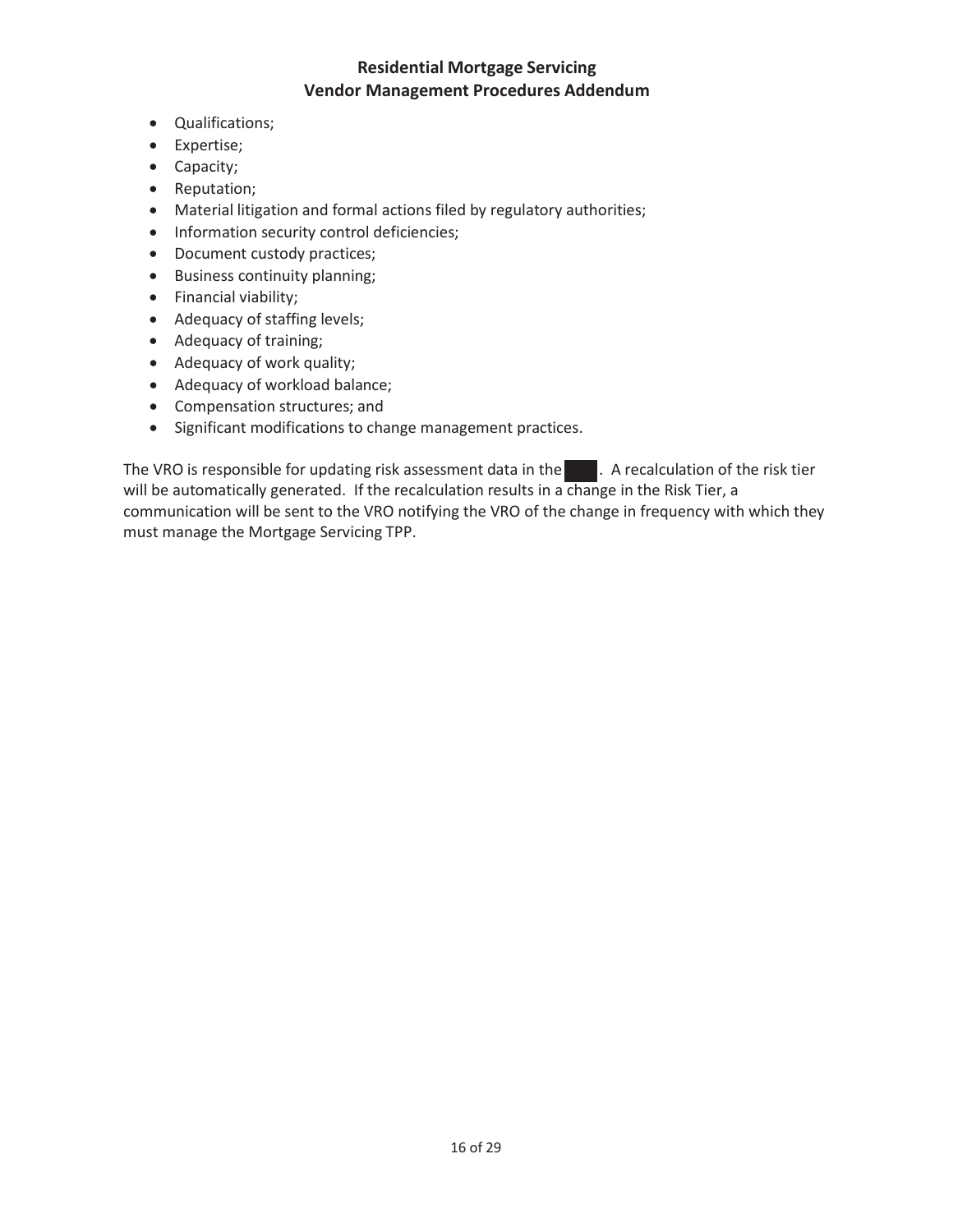# 5. PROCESS STEPS – CONTRACTS

Specific expectations and obligations between GS and Mortgage Servicing TPPs are outlined in a written contract prior to entering into a relationship. The type of contract and level of detail varies according to the scope and inherent risks associated with the Mortgage Servicing TPP relationship. Contracts for mortgage servicers should include additional obligations and expectations concerning compliance with laws and regulations, fee structures, consumer complaints, original document management and business continuity planning.

# A. Contract Development

The structure and content of a contract is determined by the scope and nature of the vendor relationship. With support from the Legal Department and other VRMPs as applicable, the VRO, in conjunction with the business unit, is responsible for ensuring that there are adequate provisions established in the contract, including service-level contract requirements and KPIs.

## B. Provisions

GS should require Mortgage Servicing TPPs to enter into contracts that contain provisions that allow for review and evaluation, remotely or onsite, of the Mortgage Servicing TPP's compliance with:

- Policies, procedures and standards through the loan term, from servicing to default management, bankruptcy, foreclosure and asset recovery;
- Performance obligations established in the contracts;
- Legal and commercial obligations established in the contracts;
- Internal control environment as it related to service or product being provided; and
- Quality control program related to foreclosure and bankruptcy processes, including foreclosure attorney management.

Provisions may include the following (depending on the nature of the relationship and/or regulatory requirements):

- Scope of service;
- Service-level contract requirements and KPIs;
- Security and confidentiality;
- Controls and reporting;
- Audit rights;
- Business resumption and contingency plans;
- Compliance with loan documents, GS and insurer requirements, and generally accepted servicing practices;
- Foreclosure and loss mitigation alternatives;
- Ancillary fees and income;
- Subcontracting;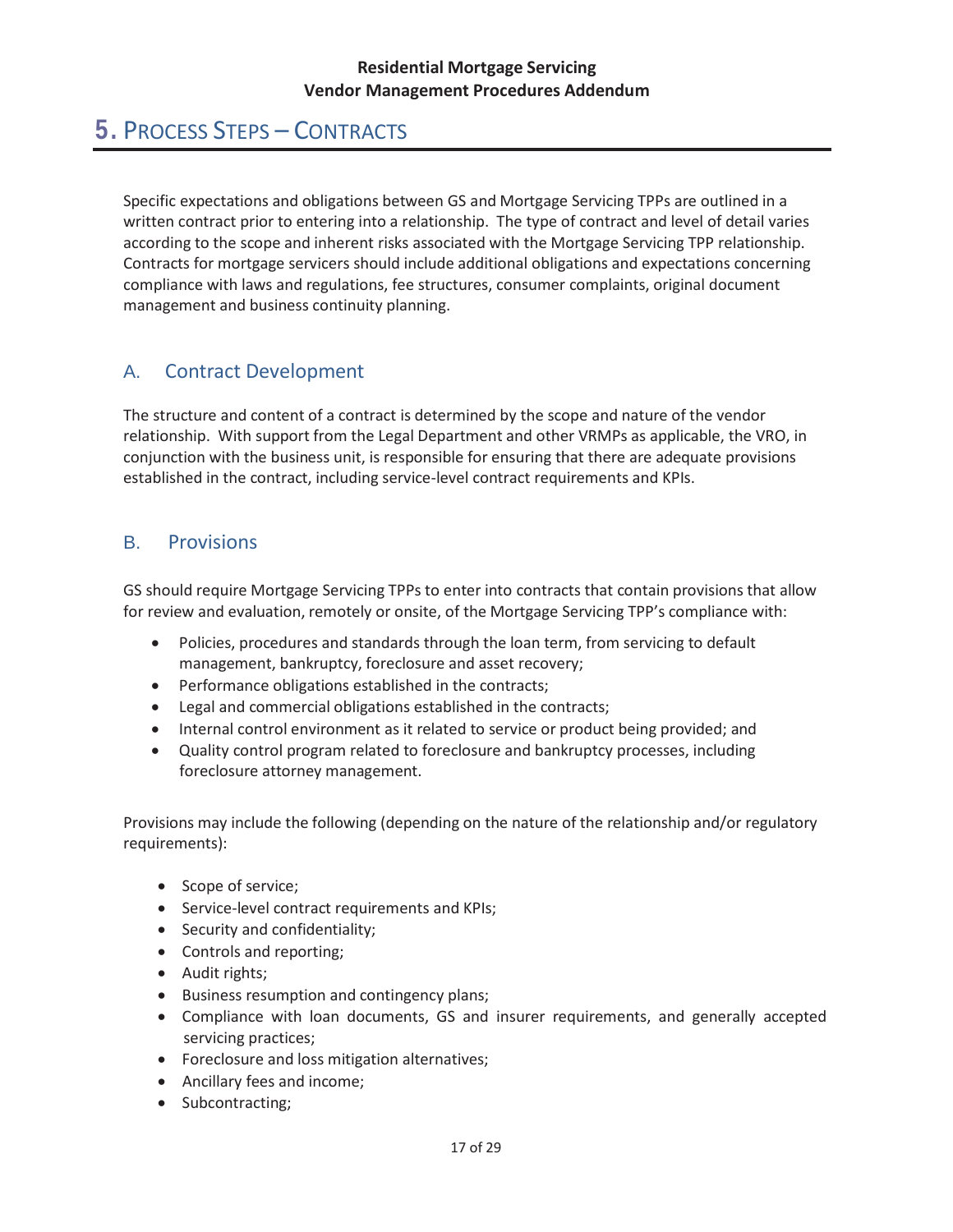- Dispute resolution, choice of law and venue;
- Indemnification, limitation of liability, and insurance coverage;
- Assignment;
- Compliance with laws and regulations;
- Cooperation with regulatory examinations and reviews; and
- Appropriate authorizations as required by law.

#### **1. Compliance with Laws and Regulations**

Contracts with Mortgage Servicing TPPs should formally address legal requirements affecting mortgage servicing, including but not limited to, a subset of regulations recommended within the Federal Reserve Board's Consumer Compliance Handbook or the Bureau of Consumer Financial Protection, such as:

- Truth in Lending Act ("TILA");
- Real Estate Settlement Procedures Act ("RESPA");
- Equal Credit Opportunity Act ("ECOA");
- Fair Housing Act ("FHA")
- Unfair, Deceptive or Abusive Acts and Practices ("UDAAP");
- Homeowners Protection Act ("HPA");
- National Flood Insurance Reform Act;
- Servicemembers Civil Relief Act ("SCRA");
- Fair Credit Reporting Act ("FCRA");
- Fair Debt Collection Practices Act ("FDCPA");
- Gramm-Leach-Bliley Act ("GLBA"); and
- Protecting Tenants at Foreclosure Act ("PTFA").

Additionally, contracts will address state and local legal requirements, inclusive of Part 418 of the New York Superintendent's Regulations and New York's Executive Law §296-a, as applicable to the TPP.

#### **2. Fee Guidelines**

The fee guidelines described below should be considered when developing new or renegotiating existing Mortgage Servicing TPP contracts. The following fees shall be considered, as appropriate:

- **Monthly servicing fees:** Compensation for standard servicing activities;
- **Recovery fees:** Compensation for recovery of charged-off lien proceeds;
- **Incentive fees:** Performance fees, including in connection with loan modifications, short sales, and other loss mitigation activities;
- **Foreclosure fees:** Foreclosure fees will be paid only in connection with a proper and legal foreclosure; and
- **Termination fees:** Conditional compensation to the Mortgage Servicing TPP resulting from the termination of the agreement.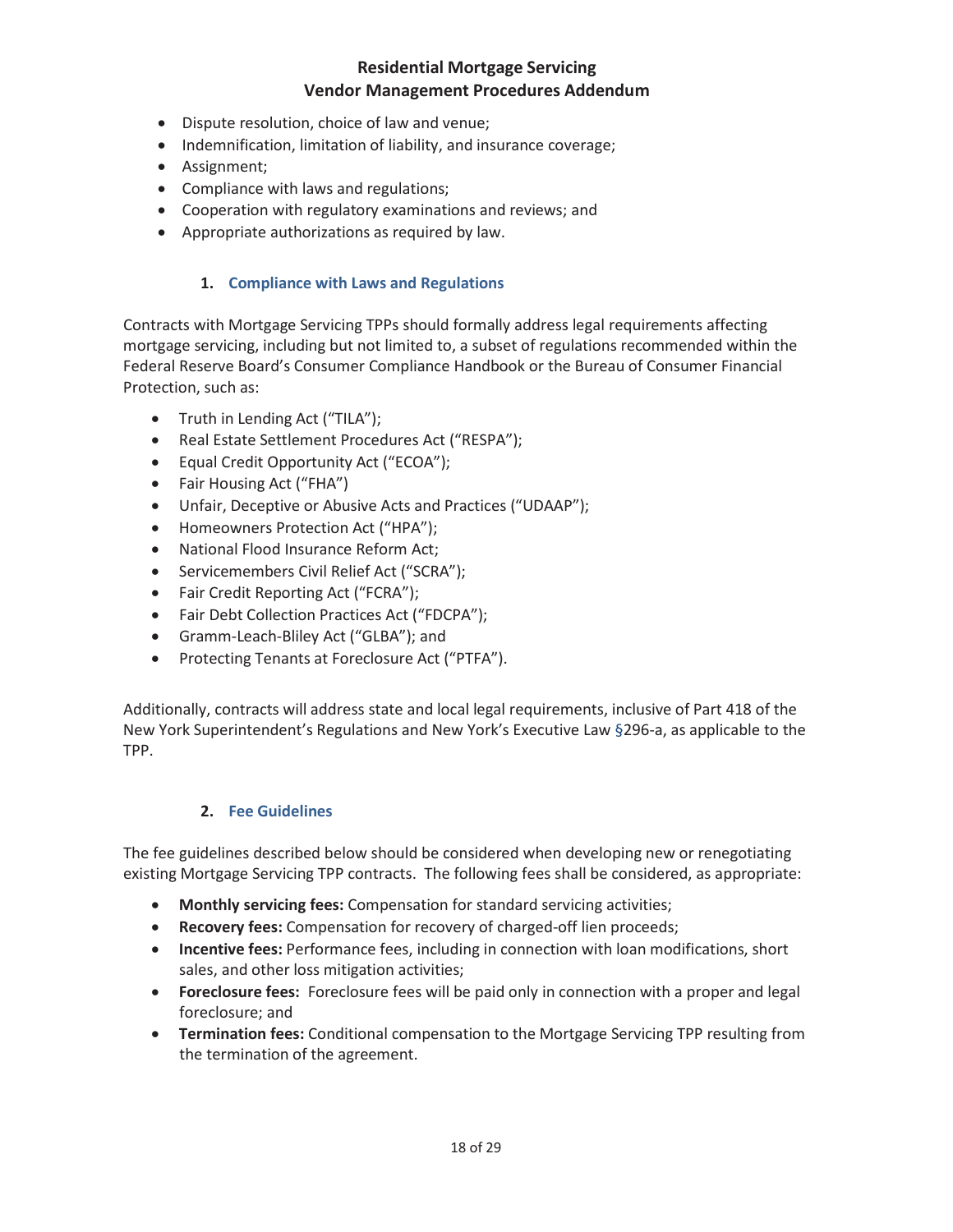#### **3. Consumer Complaints**

Contracts with Mortgage Servicing TPPs should include responsibilities to report consumer complaint information to GS. This reporting should also include consumer complaints regarding foreclosure attorney conduct that are received by the Mortgage Servicing TPP. Requirements should include, as applicable:

- Monthly consumer complaint log reporting; and
- Accelerated consumer complaint reporting of high risk complaints.

#### **4. Original Document Management**

Contracts should include, when applicable, requirements pertaining to the custody, control and transfer of original loan documents and related materials by the Mortgage Servicing TPP.

#### **5. Business Continuity Planning**

The contract should include a requirement to maintain a BCP plan that is kept current and is tested in accordance with accepted industry practices, including terms and provisions for Mortgage Servicing TPP assistance in effecting an orderly transfer to a new Mortgage Servicing TPP should that become necessary.

Items should include, but not be limited to:

- **Data Protection:** Standards for data security and storage;
- **Ownership:** Outlines the rights to the data and/or documentation, as well as the responsibility for the integrity of the data and/or documentation; and
- **•** Migration: Outlines the timelines, including accelerated timelines, when necessary, by which the TPP will perform the actions required to transfer data.

#### **6. Periodic Contract Amendments**

The VMO and VROs will periodically consider and review Mortgage Servicing TPPs in the highest risk tier no less than annually to determine whether any contract amendments are necessary. This will take into account various considerations, including but not limited to changes at the Mortgage Servicing TPP (*e.g.,* business model, financial condition, etc.), industry-wide changes (*e.g*., regulatory, legal, or other industry-wide changes impacting the Mortgage Servicing TPP), or changes within GS' vendor management program (*e.g.,* information security, business continuity planning, KPI changes, etc.).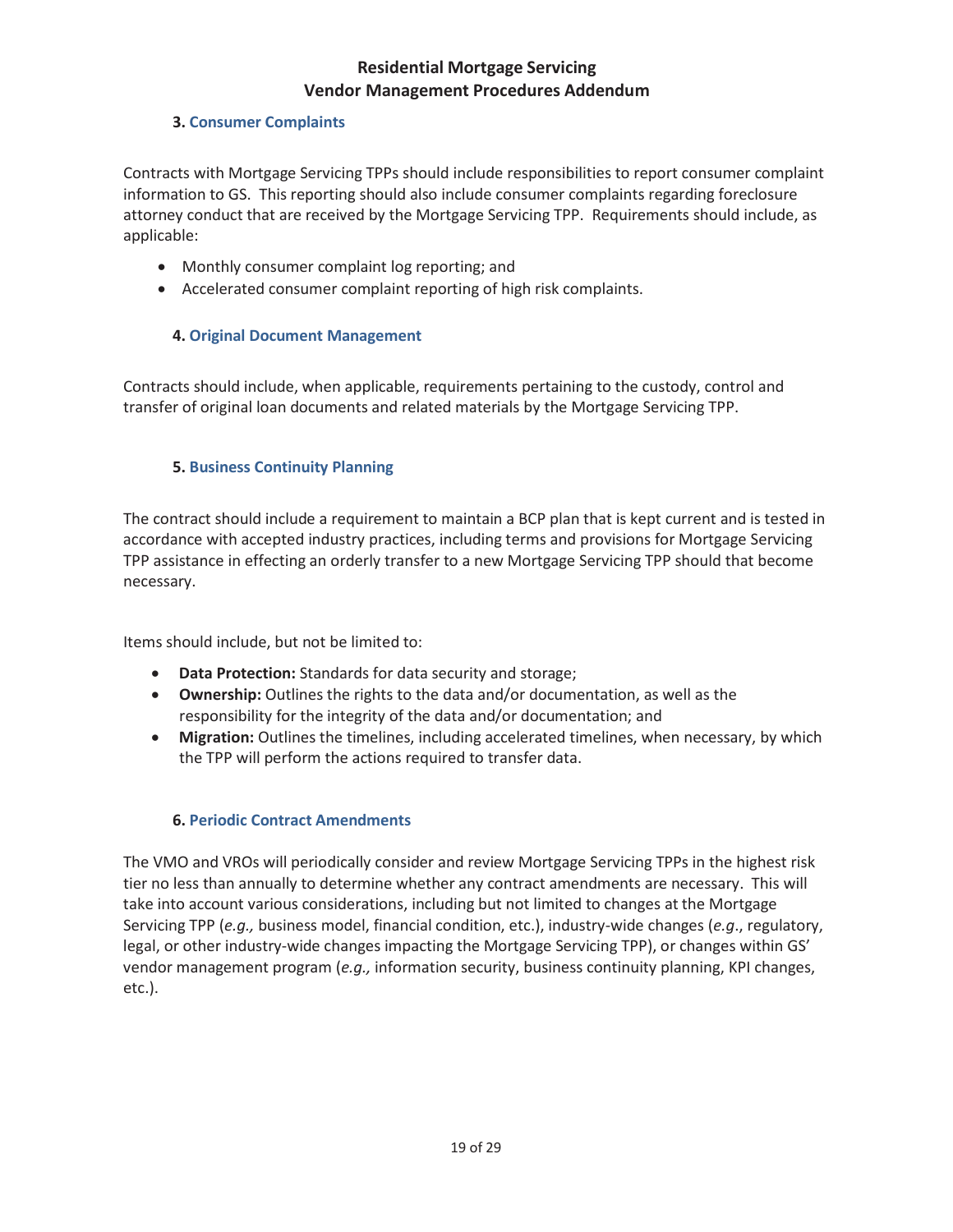#### **7. Key Performance Indicators**

KPIs establish specific expectations of Mortgage Servicing TPPs in their contracts and form the basis for VROs to regularly assess the performance and identify concerns with regard to the Mortgage Servicing TPPs. KPIs stipulated within a Mortgage Servicing TPP contract will be differentiated by the type of vendor (*e.g*., residential mortgage servicers, post charge-off recovery firms, and mortgage document custodians) and will incorporate qualitative and quantitative elements. Please refer to Section 6.A for additional information regarding particular KPIs.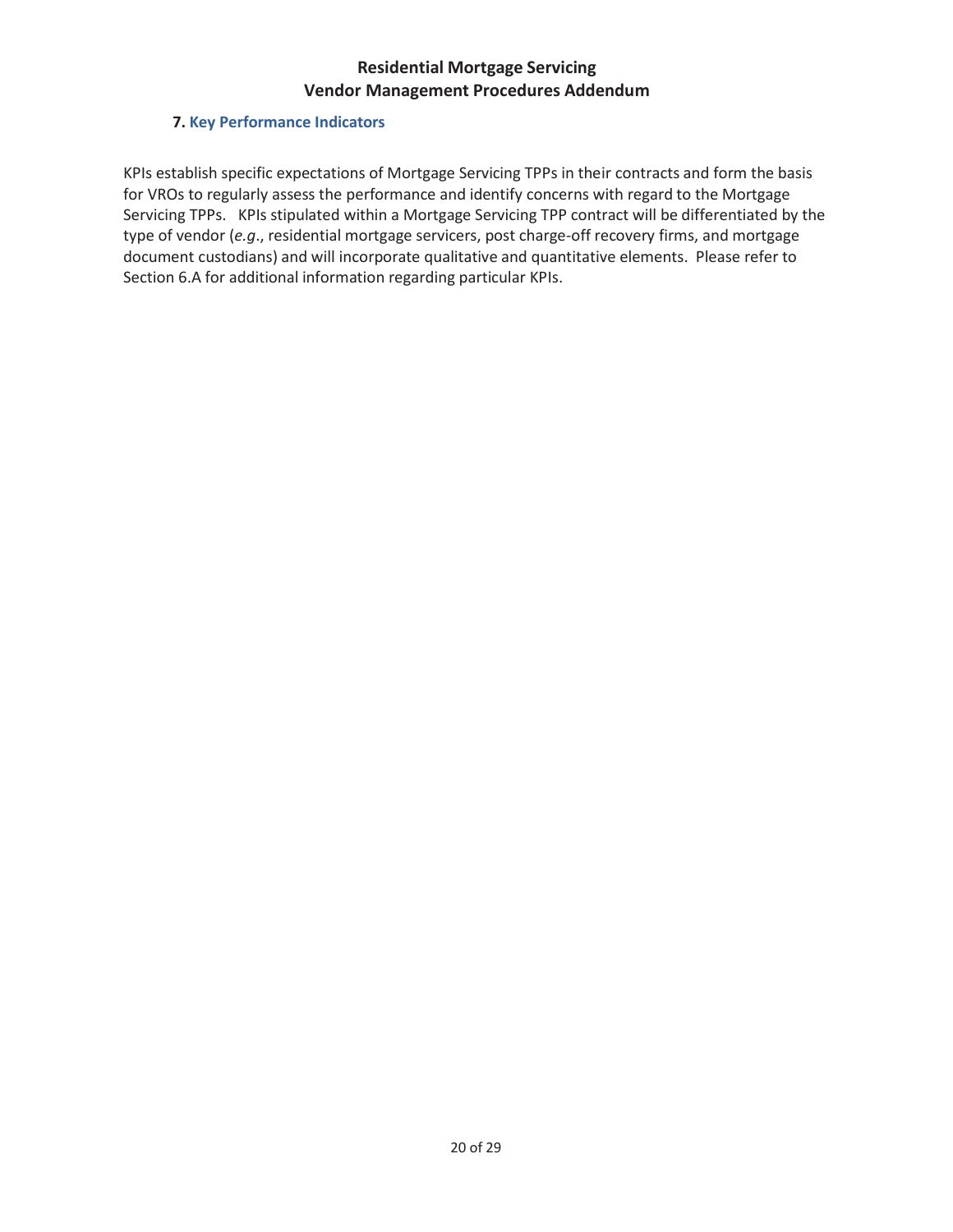# 6. PROCESS STEPS – OVERSIGHT

Mortgage Servicing TPP oversight is performed by the VRO. Vendor oversight activities and the frequency of performance assessment are based on risk tier. The VMO, in conjunction with the RMSVMC, may allow variances to the scheduled frequency of oversight activities as appropriate or needed. In conducting standards assessments, VROs may utilize third parties to provide specific expertise in the area being reviewed and tested. When engaged, the third party will only work in consultation with the VRO, who remains fully responsible for conducting all aspects of the assessment and direct engagement with the TPP. The VRO will be present at any site visit that may involve the third party.

# A. Vendor Performance Reviews

KPIs are used to assess performance and can be both quantitative and qualitative. They are usually incorporated directly into contracts with the Mortgage Servicing TPP. KPIs are assessed on a periodic basis according to the risk tier (tier 4 and 3 vendors are assessed for performance against KPIs on a monthly basis and tier 2 vendors are assessed for performance against KPIs on a quarterly basis). Performance of the Mortgage Servicing TPP against agreed upon KPIs is reported to senior management monthly or quarterly depending on the risk tier. KPIs include:

- x Quantitative KPIs: Measurable, objective and quantifiable KPIs that help to assess operational criteria such as timeliness and accuracy; and
- Qualitative KPIs: KPIs that help to assess the reputational risk, but also consider quality of services provided and overall GS satisfaction.

Mortgage Servicing TPP performance against KPIs is reported by VROs using the following rating scale:

- Green Vendor is performing at expected levels;
- Amber VRO is working with the vendor to address service issues;
- Red Service issue has been escalated;
- No KPI Activity No activity for the specific KPI occurred during the evaluation period; and
- KPI Off Cycle The KPI occurs less frequently than the frequency of evaluation based on the vendor's risk tier.

Following are the primary factors and measures to be considered with respect to KPIs:

- All Mortgage Servicing TPPs:
	- o Responsiveness to queries and requests;
	- o Regular, timely, and accurate reporting as needed to oversee and manage the Mortgage Servicing TPP;
	- o Conduct of business consistent with prudent and accepted industry standards and practices; and
	- o Management of events impacting reputation risk;
- Residential mortgage servicers: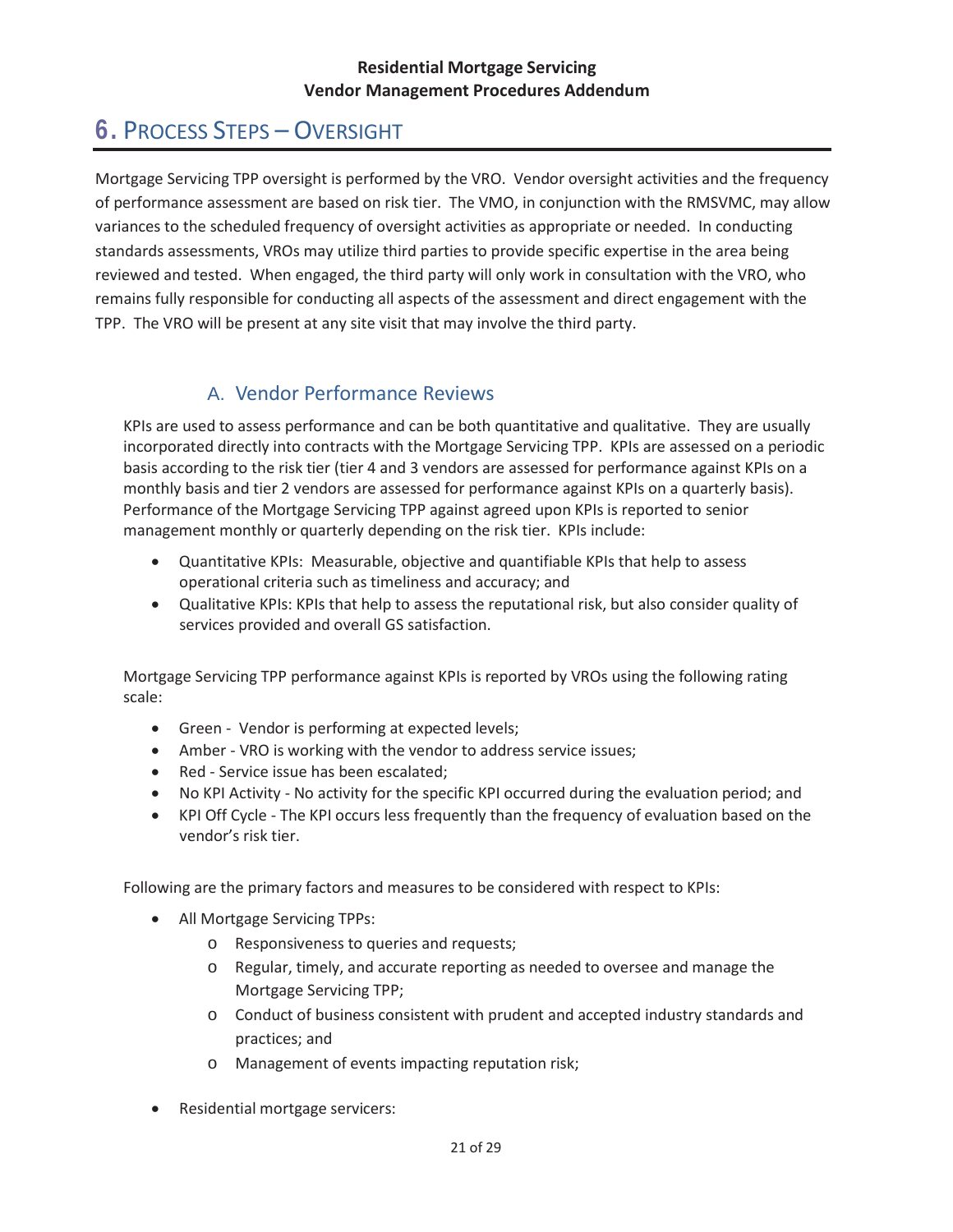#### **Residential Mortgage Servicing**

#### **Vendor Management Procedures Addendum**

- o Accurate and timely submission of remittances;
- o Following HUD guidelines (as applicable), including default and claim filing processes;
- o Compliance with federal and state laws; and
- o Following standard loss mitigation industry practices.
- Post charge-off recovery firms:
	- o Meeting established collection, penetration rate, and recovery rate goals; and compliance with federal and state laws; and
	- o Compliance with federal and state laws governing debt collection following standard loss mitigation industry practices.
- Document custodians:
	- o Timely and accurate reporting to evidence receipt (including trust receipt) and
	- o proper accounting for new loans;
	- o Releasing loans promptly and only upon proper direction from GS or its
	- o representative (e.g., the mortgage servicer);
	- o Physical security of files; and
	- o Making custodial facility, files, and personnel available for GS inspection.

The VRO should track Mortgage Servicing TPP performance against KPIs in the

## B. Quality Control of Trust Receipt

As new loans are acquired and sent to the document custodian, a quality control audit of the loan documentation needs to be performed to verify the accuracy of the trust receipt. In connection with this audit:

- The VRO will initiate a validation for a statistically significant subset of newly acquired loans to verify documentation integrity;
- The VRO will work with the Mortgage Servicing TPP to remediate issues with those loans that do not pass the validation. The results of the validation process and subsequent remediation will be reviewed with the RMSVMC.

# C. Document Tracking

Collateral management reporting from Mortgage Servicing TPPs is to be reviewed monthly by the VRO to maintain awareness of the status of the original documents in the GS loan portfolio. These include:

- Monthly inventory reports from all document custodians that reflect files released from their control and release information;
- Monthly exception reports from document custodians listing all collateral document exceptions; and
- Monthly audit reports from servicer(s) reflecting status of documents in their control.

The VRO will identify performance trends related to failure by a Mortgage Servicing TPP to return the documents in the same condition as they were sent. Analysis will be performed to understand the cause and the VRO will work with the Mortgage Servicing TPP on a remediation plan.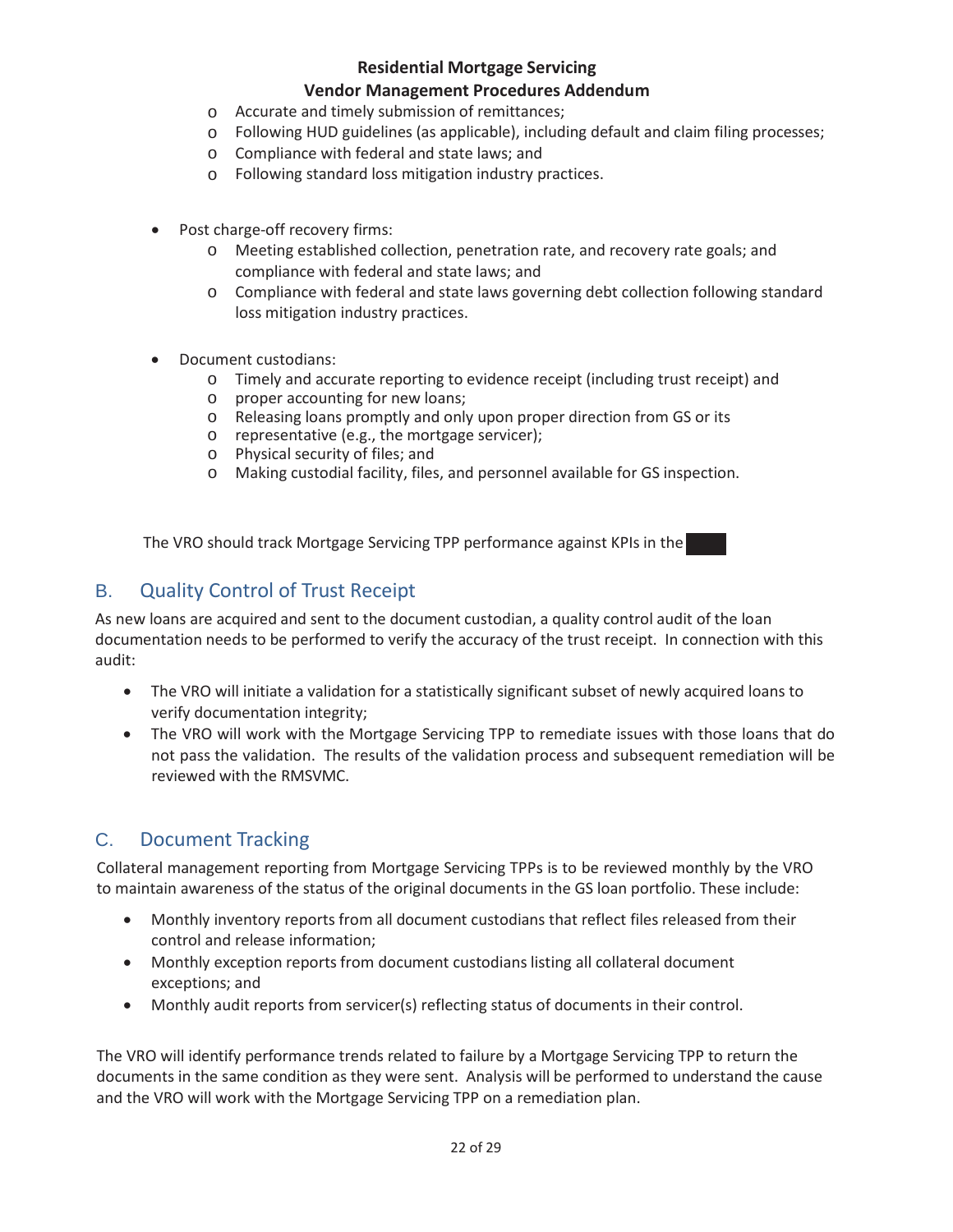# D. Validation of Records Management

Validation of records management practices will be initiated by VROs on a periodic basis. Ad-hoc validations of critical Mortgage Servicing TPPs' records management procedures should be performed on-site. With respect to the validation process:

- The validation test may include, but is not limited to, the following items, based upon a statistically significant sample of loans handled by the Mortgage Servicing TPP:
	- o Availability of the original documents (*e.g*., promissory notes, security instruments, allonges, assignments, endorsements, title commitments and title policies);
	- o Condition of the original documents;
	- o Auditable trail of document update processes and the status and location of documents if not in the possession of the Mortgage Servicing TPP;
	- o Compliance with stated procedures for storage, retrieval and tracking of the documents; and
- The results of the validation test will be reviewed by the VRO, remediation plans will be undertaken if required, and test results and remediation status will be reviewed with the RMSVMC as appropriate.

# E. Consumer Complaint Review

#### **1. Monthly Consumer Complaint Review**

- The Mortgage Servicing TPP provides monthly logs of consumer complaints;
- VRO reviews complaint data to understand the types and severity of consumer complaints and identify trends;
- VRO to review the monthly log, specific complaints and/or trend analysis with Global Compliance and take action as directed by Global Compliance;
- Global Compliance or VRO may escalate to the RMSVMC; and
- Periodic reporting of consumer complaint trends to the RMSVMC.

#### **2. Accelerated Complaint Review**

Within five business days of identification, the Mortgage Servicing TPP should notify GS of matters related to allegations of statutory violations or discriminatory practices. These high priority complaints may include complaints related to wrongful foreclosure or eviction. Other consumer complaints requiring accelerated review may include, but not be limited to, material allegations pertaining to:

- o The Equal Credit Opportunity Act ("ECOA");
- o The Fair Housing Act ("FHA");
- o Unfair, Deceptive, or Abusive acts and Practices ("UDAAP");
- o Fair Debt Collections Practices Act ("FDCPA");
- o Gramm-Leach-Bliley Act ("GLBA");
- o Servicemembers Civil Relief Act ("SCRA"); or
- o Other types of complaints as agreed upon by GS and the Mortgage Servicing TPP.

The VRO will escalate high-risk consumer complaints to Global Compliance.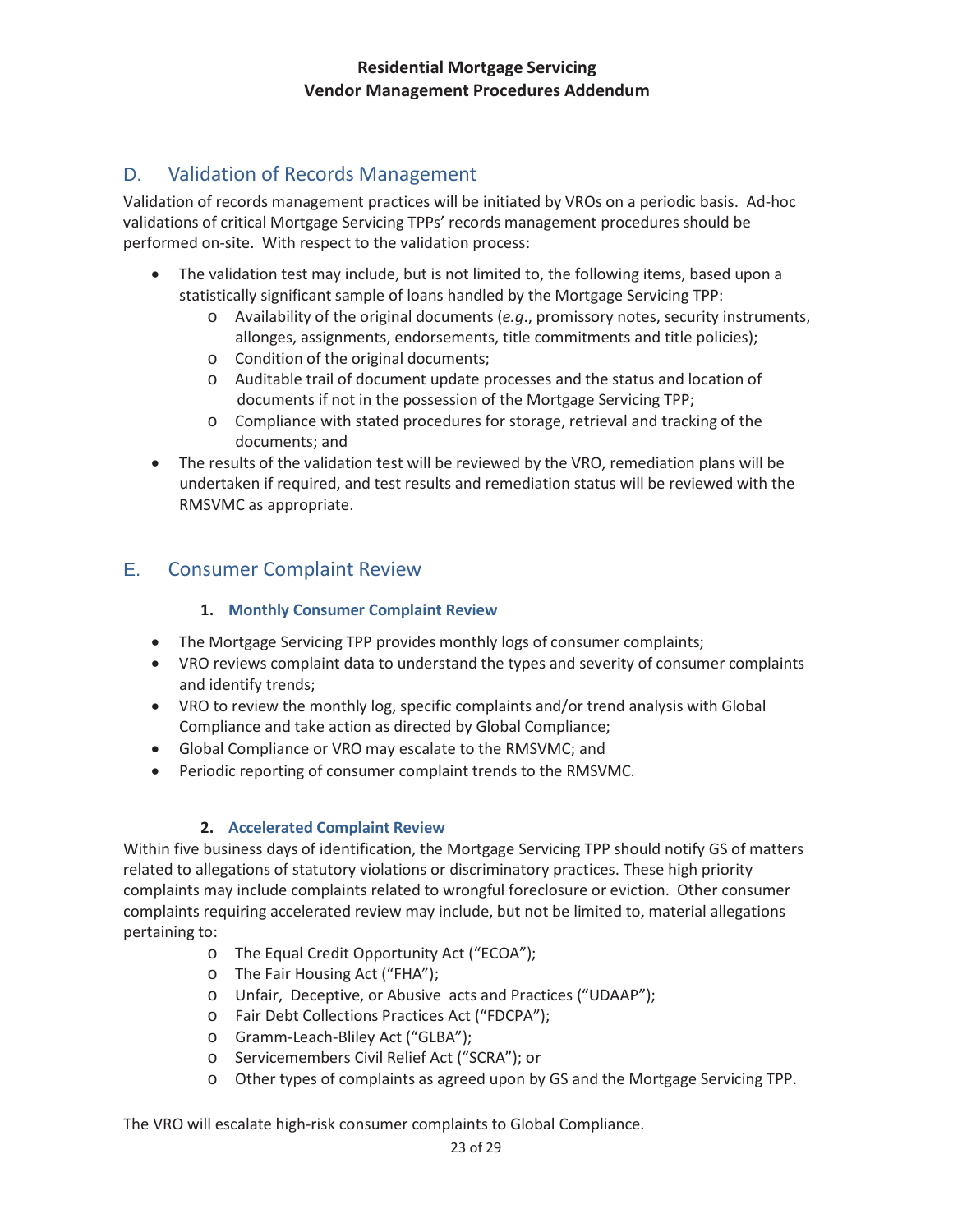#### **3. Tracking and Investigation**

GS rarely receives complaints directly from consumers, as it is no longer engaged in the mortgage servicing business. Such complaints as GS may receive directly will be processed in accordance with existing GS procedures, including validation, logging, tracking and escalation.

### F. Negative Media Monitoring

The VMO uses a risk database product that provides access to adverse media and/or judicial actions involving GS vendors. In the event that a Mortgage Servicing TPP has been the subject of a negative media event or judicial action, the VMO will make the details of the event available to the VRO. If the VRO determines there is a heightened risk, the VRO will notify the VMO and Global Compliance to determine an appropriate action plan, as necessary. Negative media monitoring will also include monitoring of foreclosure attorneys contracted by the Mortgage Servicing TPP.

# G. Mortgage Servicing TPP Issue Remediation Plan

Mortgage Servicing TPP performance issues may be identified throughout the term of an engagement. Issues are classified as either Risks or Incidents. Risks are defined as events that may occur in the future and should be mitigated to reduce the likelihood of occurrence. Incidents are defined as events that have occurred and must be remediated. Mortgage Servicing TPP risks/incidents should be prioritized as critical, high, medium or low by the VRO or Technology Risk (for VISR or BCP issues). The VMO is responsible for reviewing and confirming the issue classification for all non-VISR or non-BCP related issues. Information is maintained in the tool.

The VMO will escalate any outstanding issues to senior management based on the following criteria:

- High priority risks and incidents that are more than 14 days past the committed resolution date; and
- x Medium priority risks and incidents that are more than 60 days past the committed resolution date.

For non-VISR or non-BCP related issues, the VMO reviews the resolution before closing the issue. For VISR and BCP issues, Technology Risk reviews the resolution before closing the issue.

GS will subject the Mortgage Servicing TPP to structured remediation provisions in the event of underperformance or non-compliance:

- If the underperformance is not corrected by the Mortgage Servicing TPP within the required timeframe, GS will structure a management action plan in appropriate circumstances; and
- If the underperformance remains uncorrected, GS may escalate the issue to senior management to determine whether to impose contractually authorized penalties.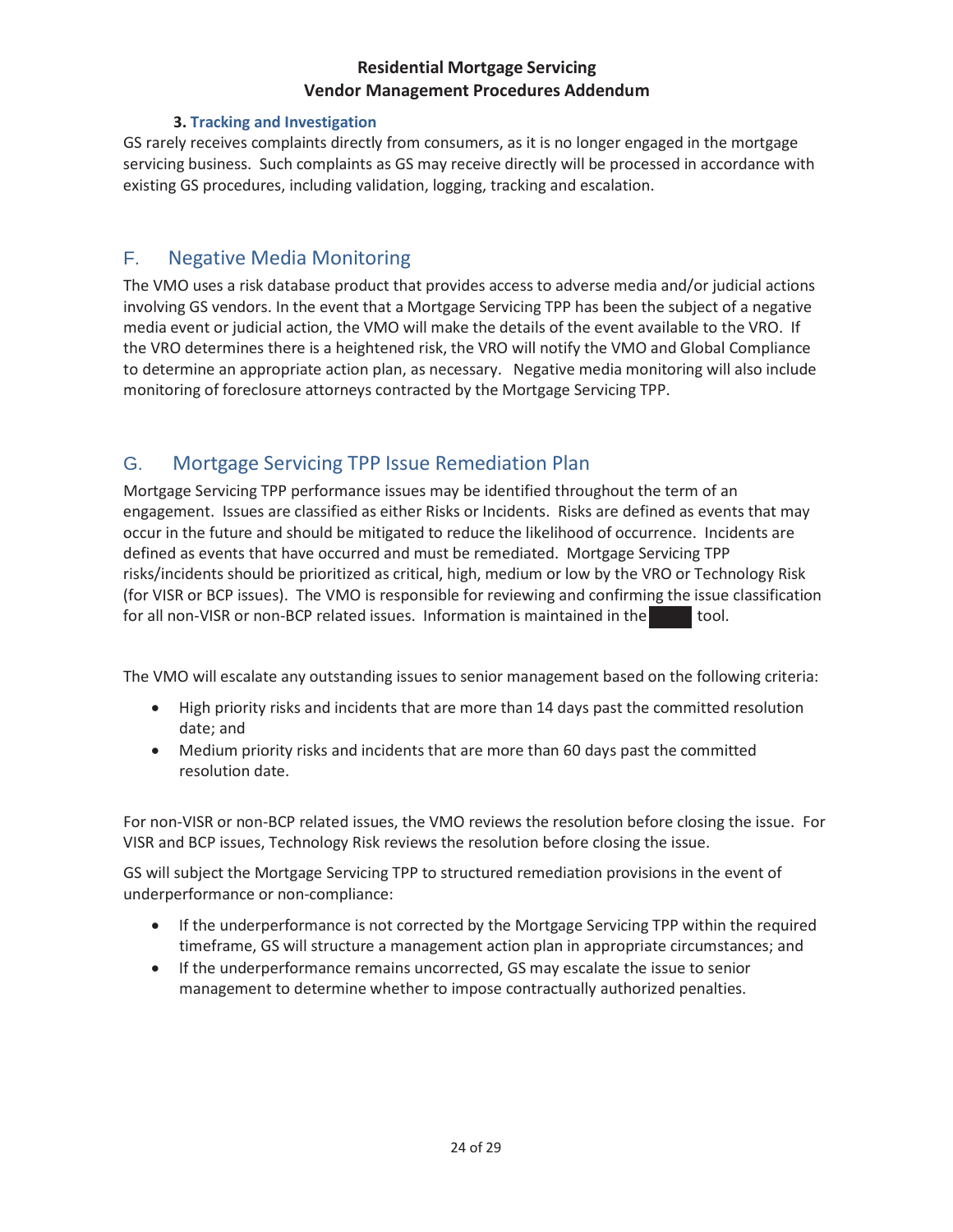# H. Compensation Practices

Residential mortgage servicing foreclosure processing compensation should be appropriately focused on quality, which may include, but is not limited to, accuracy, completeness and compliance, and is not based solely on increased foreclosure volumes or meeting processing timelines. With respect to compensation practices:

- GS's standard and practice is to structure its contracts with Mortgage Servicing TPPs to prioritize compensation based on loss mitigation alternatives;
- GS validates, as part of a review of a sample of foreclosure files, that proper loss mitigation actions were taken by the servicer prior to the initiation of foreclosure; and
- GS validates as part of the review that foreclosure fees charged by the foreclosure attorneys are appropriate, reasonable, and in compliance with legal and regulatory requirements. Appropriate and reasonable compensation will not be solely based on increased foreclosure volumes or meeting processing timelines.

# I. Foreclosure Practices

The VRO, in conjunction with Legal and Global Compliance, will review Residential Mortgage TPPs' foreclosure policies and procedures to assess compliance with GS standards and regulatory requirements. The frequency of the review will be based on loan characteristics and foreclosure volume.

For the accuracy of documentation used in foreclosure actions, GS will assess the quality of Mortgage Servicing TPP policies and procedures. Such policies and procedures may include, but are not limited to checklists, detailed reviews, management reporting or sampling.

The VRO will review the Mortgage Servicing TPP staffing model to assess if the vendor is appropriately staffed and trained to perform default management, prepare foreclosure documentation, and manage and oversee such functions, as appropriate. The Mortgage Servicing TPP is responsible for the management and oversight of its foreclosure attorneys, and the VRO will review and validate the process by which the Mortgage Servicing TPP performs that oversight including with respect to issue identification, remediation and termination of foreclosure attorneys.

#### **1. Foreclosure Practices Quality Control Program**

Mortgage Servicing TPPs' foreclosure quality control programs will be periodically assessed for scope, methodology and adequacy of quality control audits to determine if the programs are being used effectively to mitigate risk.

GS assesses Mortgage Servicing TPP programs for compliance with applicable legal requirements, GS foreclosure standards, and the Mortgage Servicing TPP's own policies and procedures, for areas such as:

- **Breach:** Adherence to relevant laws, regulations and requirements for breach and default notices;
- **Foreclosure Referral:** Completeness of referral packages and proper SCRA controls are in place;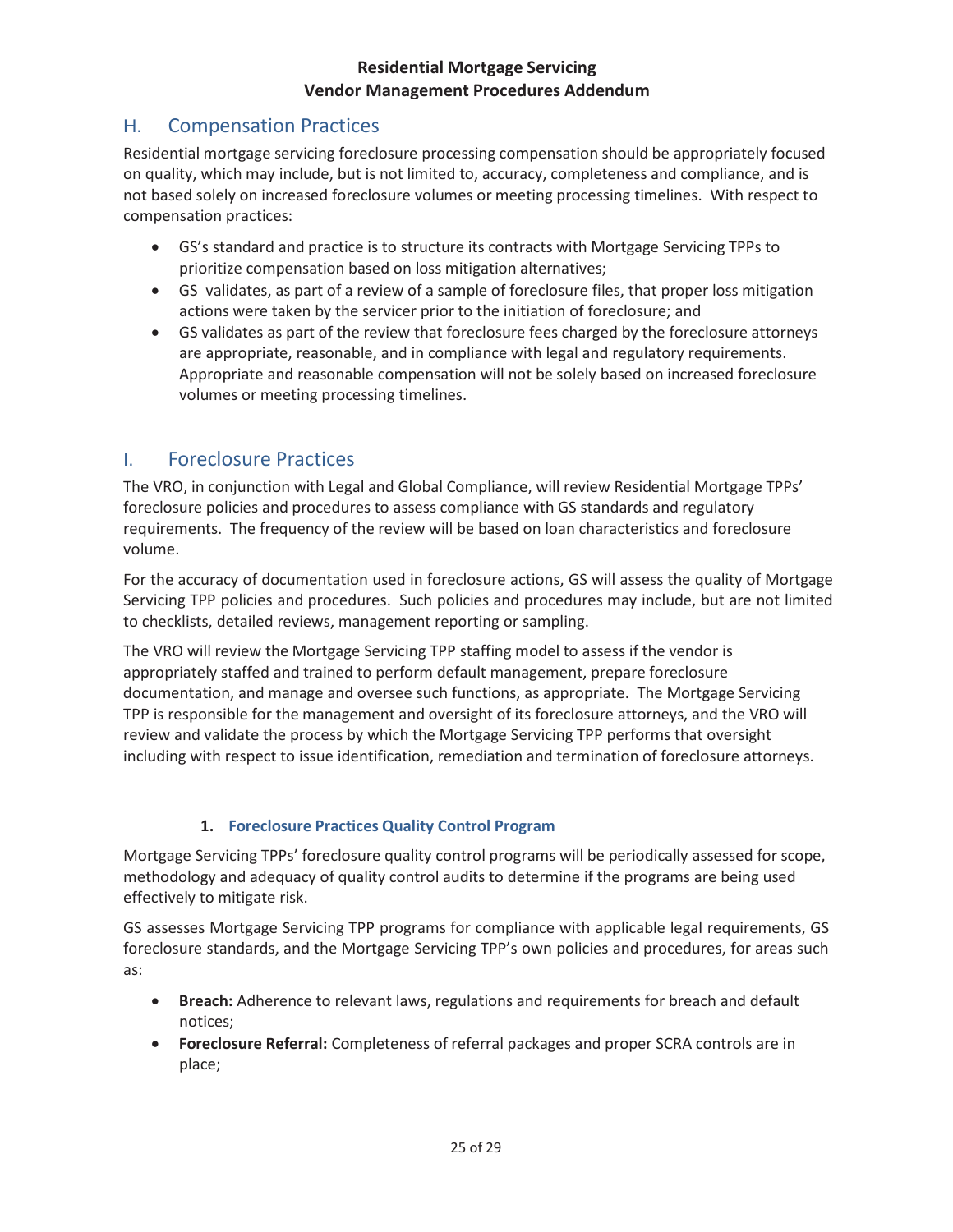- x **Judicial and Non-Judicial State Regulations:** Proper calculation of amounts due, proper affidavit and Power of Attorney execution and notarization, as well as imaging of all relevant documents;
- **Document Execution:** Assumption of Mortgage ("AOM") and Substitution of Trustee ("SOT") documents contain the correct information and are executed and notarized in accordance with applicable laws and regulations;
- **Foreclosure Sale Review:** Proper chain of title, notice of the right to cure;
- x **Fee and Penalty Assessment:** Fees/penalties charged in accordance with applicable state law, federal law and loan documents; and
- **Loss Mitigation Alternatives to Foreclosure:** Loss mitigation foreclosure alternatives have been offered prior to foreclosure.

# J. Transition Plans

The VRO, in conjunction with the business and other parties, as appropriate, should develop and then periodically review a transition plan that would be used should it become necessary to terminate the Mortgage Servicing TPP relationship. The transition plan should include the identification of key contacts and roles and responsibilities for the parties involved in executing the transition. The VRO will review the transition plans with the RMSVMC.

Considerations in the development of transition plans include:

- x **Identification of Alternate Service Providers**: Identification of alternate service providers based on the qualifications and experiences needed to service the GS portfolio, taking into account loan characteristics and risk exposure. Suggested criteria to be used when identifying alternate Mortgage Servicing TPPs include, but are not limited to:
	- Where possible, identifying an alternate provider from the set of service providers already under contract with GS;
	- Available capacity;
	- Expertise in servicing specific loan products; and
	- Reputation and consumer service standards.
- x **Review of Servicing Transfer Procedures**: Procedures and guidelines to be reviewed include, but are not limited to:
	- Timelines of transfer activities;
	- Data transfer and retrieval requirements;
	- Document retrieval and transfer; and
	- Communications to key stakeholders.
- x **Review of Transition Plan:** Periodic review and validation of the transition plan is needed to confirm that it is still viable. The review should include, but is not limited to:
	- Identifying material changes at GS, the existing, or contingent Mortgage Servicing TPP that would prevent the contingency plan from being executed; and
	- Confirming that the appropriate contractual arrangements are still valid.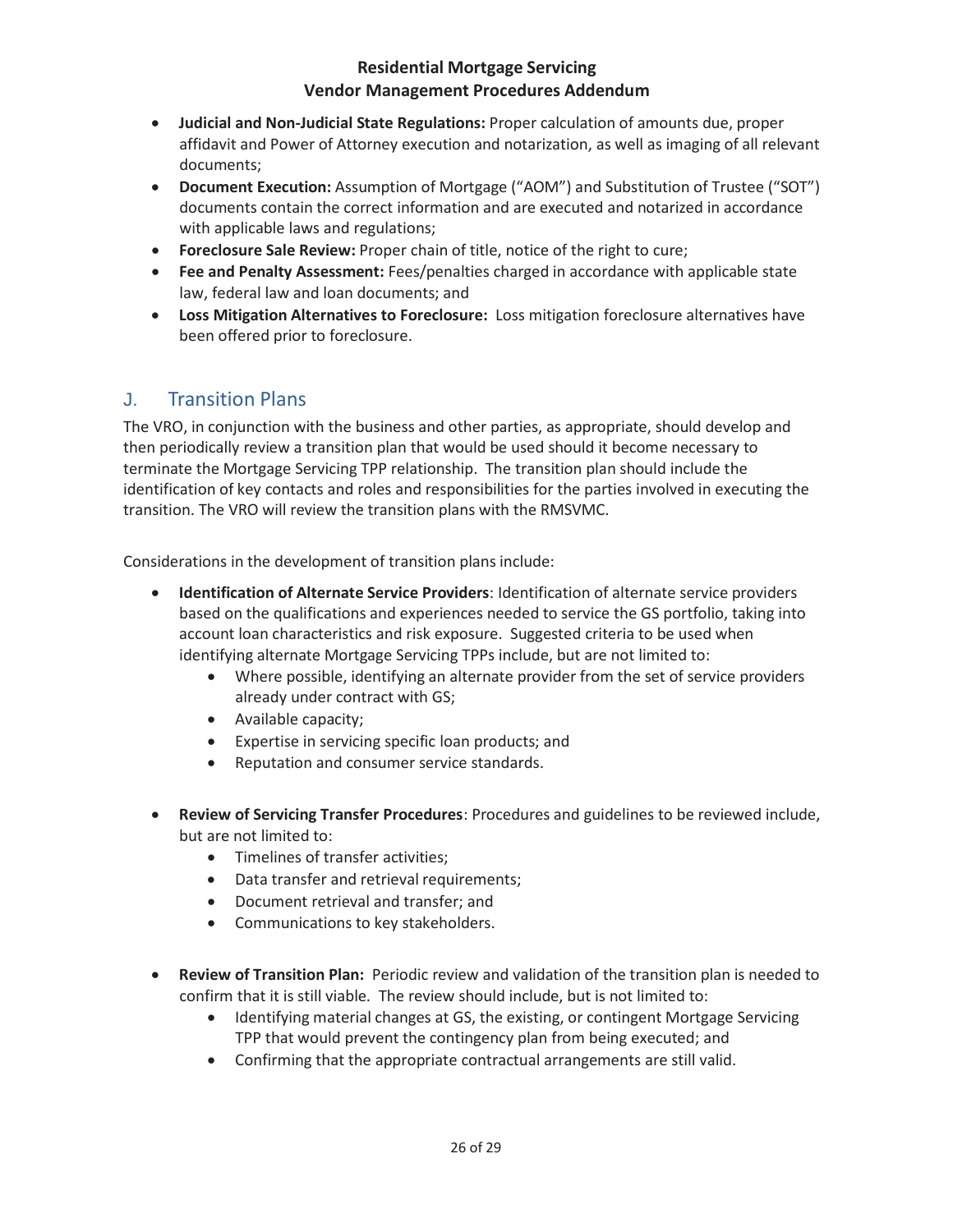# K. Regulatory Updates

Global Compliance will work with the VRO to establish expectations for Mortgage Servicing TPP compliance with supervisory guidance and regulatory changes. GS will review the Mortgage Servicing TPP's policies, procedures and practices for integration and validation of regulatory changes and supervisory guidance. Deficiencies will be identified and GS will work with the Mortgage Servicing TPP to develop appropriate remediation plans to enhance procedures and processes related to supervisory guidance and regulatory changes.

## L. Management Reporting

The VMO produces detailed reporting to senior management on a monthly and quarterly basis including:

- KPI ratings;
- Key performance trends across vendor service categories;
- Detailed issue review including impact, risk and remediation efforts;
- Complaint trends and analysis; and
- Overall performance rating.

Summary reporting will be provided quarterly to the GS Bank CBSC and monthly to the RMSVMC.

## M. Inactivating a Third-Party Provider

The VMO will inactivate a Mortgage Servicing TPP when the VRO has indicated that the services provided by the vendor are no longer required. The inactivation process begins directly after a VRO has notified the VMO of the intent to inactivate a Mortgage Servicing TPP relationship, with reporting required to the RMSVMC.

Inactivation may be the result of inactivity or early termination of a contract. In cases where the early termination of a contract is being considered, the VRO should contact the appropriate Legal Representative or other VRMPs to understand any potential impact to GS. Termination decisions must be discussed and approved by the RMSVMC.

The following activities are completed when inactivating a Mortgage Servicing TPP:

- Updating the status to "Inactive" to prevent further invoice processing;
- x Updating Mortgage Servicing TPP status in VMO SharePoint site to "Inactive" (or "Terminated" if contract was terminated);
- Notifying Technology Risk to close any open VISR issues;
- Obtaining termination letter or other evidence; and
- x Monitoring the transfer of data and documents to an identified alternate Mortgage Servicing TPP.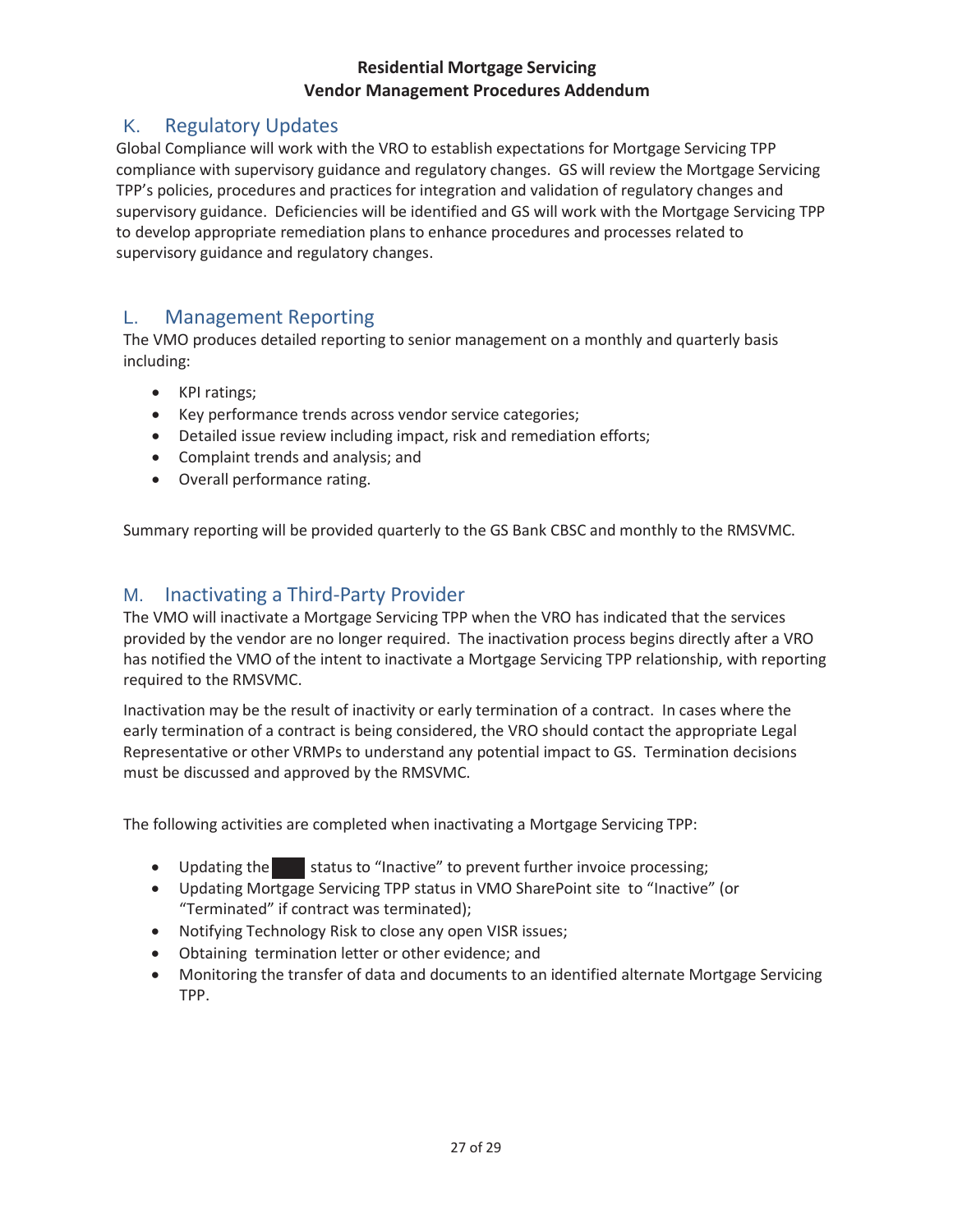# 7. ACRONYMS

- **BCP Business Continuity Plan**
- **BIG Business Intelligence Group**
- **CBSC Client and Business Standards Committee**
- **KPI Key Performance Indicator**
- **NDA Non-Disclosure Agreement**
- **OGS Office of Global Security**
- **RMSVMC Residential Mortgage Servicing Vendor Management Committee**
- **SAM Sourcing Strategy Approval Memo**

**TPP – Third-Party Provider**

- **VBR Vendor Background Review**
- **VISR Vendor Information Security Review**
- **VMO Vendor Management Office**

**VRMP- Vendor Risk Management Partner** 

**VRO – Vendor Relationship Owner**